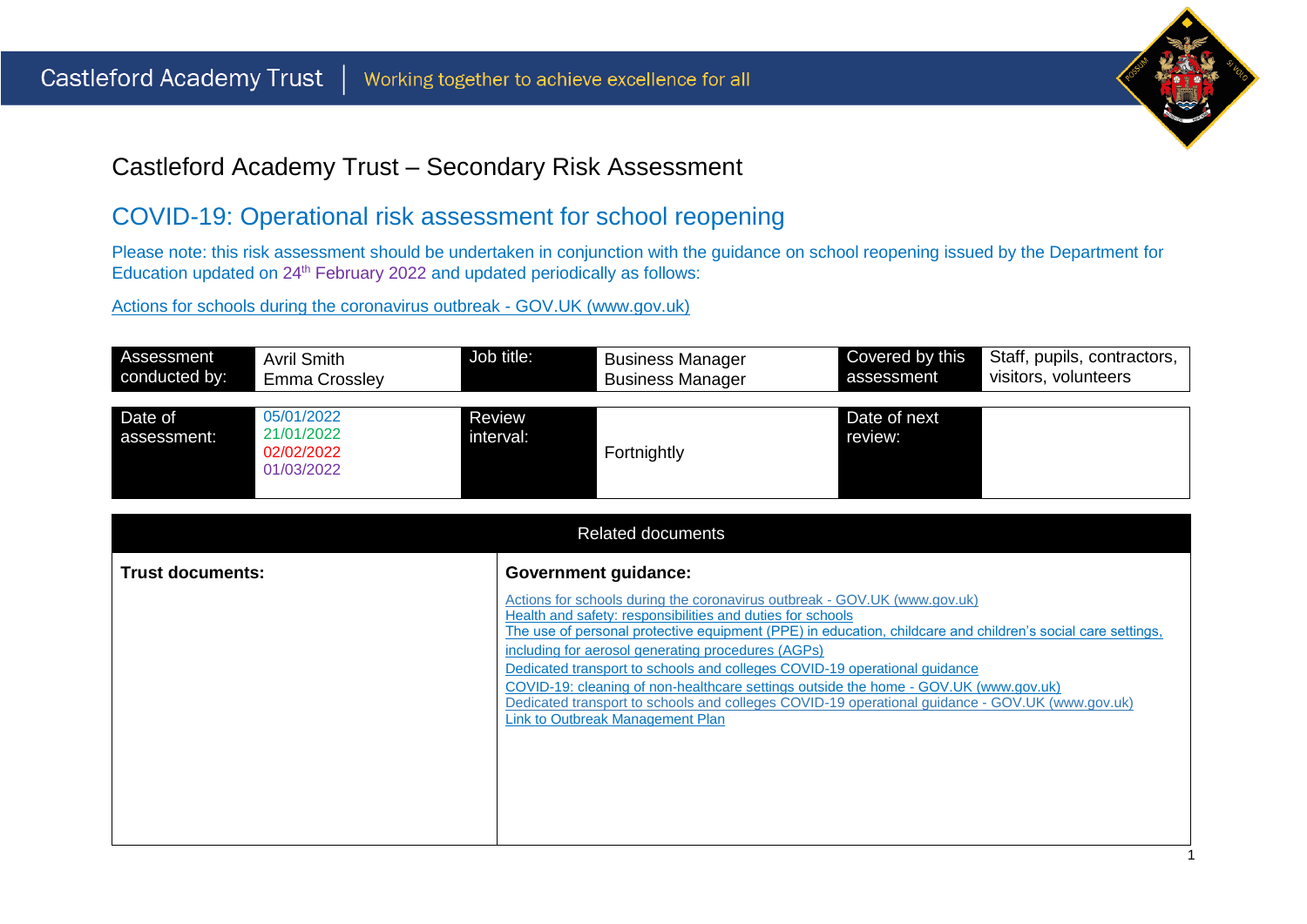

| <b>System of Controls</b> | You should:                                                                                                                                                                                                                          |
|---------------------------|--------------------------------------------------------------------------------------------------------------------------------------------------------------------------------------------------------------------------------------|
|                           | Ensure good hygiene for everyone.<br>Maintain appropriate cleaning regimes.<br>Keep occupied spaces well ventilated.<br>3.<br>Follow public health advice on testing, self-isolation and managing confirmed cases of Covid-19.<br>4. |
|                           | In the event of a localised outbreak, as identified by public health, refer to the management outbreak plan<br>Link to Outbreak Management Plan                                                                                      |

A risk is something that might happen in the future, and consideration is given to how probable (L) this is; the likely impact (I) it will have on the Trust resulting in the Exposure (E) the Trust has to the risk transpiring. L x I = E. Likelihood and Risk are scored 1 (Low), 2 (Medium), 3 (High). The Exposure 1 (Trivial), 2 (Low), 3 & 4 (Medium), 6 (High), 9 (Unacceptable)

|   | Likelihood                                                    |  |  |  |  |  |  |  |  |  |
|---|---------------------------------------------------------------|--|--|--|--|--|--|--|--|--|
| 1 | <b>Unlikely</b>                                               |  |  |  |  |  |  |  |  |  |
| 2 | Possible                                                      |  |  |  |  |  |  |  |  |  |
| 3 | Very likely                                                   |  |  |  |  |  |  |  |  |  |
|   | <b>Impact</b>                                                 |  |  |  |  |  |  |  |  |  |
| 1 | Minor: Cause physical or emotional discomfort                 |  |  |  |  |  |  |  |  |  |
| 2 | Severe: Causes physical injury or illness requiring first aid |  |  |  |  |  |  |  |  |  |
| 3 | Major: Causes major physical injury, harm or ill-health       |  |  |  |  |  |  |  |  |  |

|           | 3           | 8 |               |   |
|-----------|-------------|---|---------------|---|
| ikelihood | $\mathbf 2$ | 2 |               | 6 |
|           |             |   | $\mathbf 2$   | 3 |
|           |             |   | 2             |   |
|           |             |   | <b>Impact</b> |   |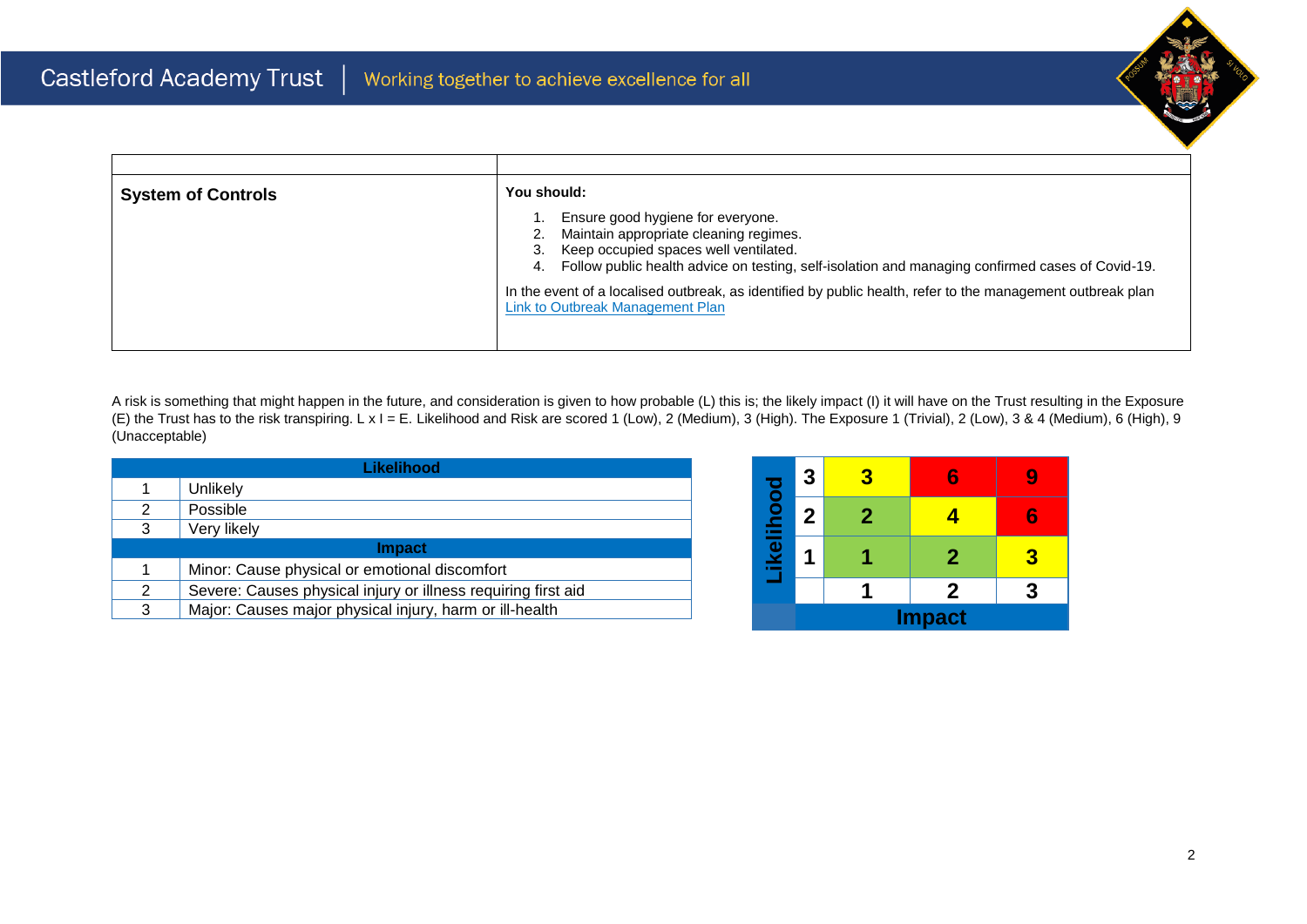

| Areas for concern                                              | Pre-<br>mitigation<br>risk<br>analysis |        |          | <b>Control measures</b>                                                                                                                                                                                                                                                                                                                                                                                                                                                                                                                                                                                                                                                                                                                                                                                                                                                                                                                                                                                                                                                                                                                                                                |                                                      |  | $\ln$<br>place?<br>(Yes/N<br>o) | <b>Further</b><br>action/comments | R      |                | Post-<br>mitigation<br>risk<br>analysis |  |
|----------------------------------------------------------------|----------------------------------------|--------|----------|----------------------------------------------------------------------------------------------------------------------------------------------------------------------------------------------------------------------------------------------------------------------------------------------------------------------------------------------------------------------------------------------------------------------------------------------------------------------------------------------------------------------------------------------------------------------------------------------------------------------------------------------------------------------------------------------------------------------------------------------------------------------------------------------------------------------------------------------------------------------------------------------------------------------------------------------------------------------------------------------------------------------------------------------------------------------------------------------------------------------------------------------------------------------------------------|------------------------------------------------------|--|---------------------------------|-----------------------------------|--------|----------------|-----------------------------------------|--|
|                                                                | Likelihood                             | Impact | Exposure |                                                                                                                                                                                                                                                                                                                                                                                                                                                                                                                                                                                                                                                                                                                                                                                                                                                                                                                                                                                                                                                                                                                                                                                        |                                                      |  |                                 | Likelihood                        | Impact | Exposure       |                                         |  |
| 1. Establishing a systematic process of opening                |                                        |        |          |                                                                                                                                                                                                                                                                                                                                                                                                                                                                                                                                                                                                                                                                                                                                                                                                                                                                                                                                                                                                                                                                                                                                                                                        |                                                      |  |                                 |                                   |        |                |                                         |  |
| <b>1.1 Social Distancing</b>                                   |                                        |        |          |                                                                                                                                                                                                                                                                                                                                                                                                                                                                                                                                                                                                                                                                                                                                                                                                                                                                                                                                                                                                                                                                                                                                                                                        |                                                      |  |                                 |                                   |        |                |                                         |  |
| No social distancing<br>measures in place                      | 2                                      | 3      |          | • Where appropriate, classrooms continue to be adjusted with forward facing<br>desks, to reduce face to face contact between pupils lowering the risk of<br>transmission.<br>• Although social distancing is no longer a requirement, staff should be mindful<br>of their actions and behaviours towards each other.<br>• In the event of a localised outbreak It may be necessary to reintroduce<br>consistent groups of pupils (refer to outbreak management plan)<br>Staff to maintain up to date seating plans for their individual classes to support<br>with identification of pupils should NHS track and trace contact the academy.<br>• In line with updated DfE guidance, face coverings are no longer advised for<br>pupils, staff and visitors in the classrooms or communal areas.<br>• Where staff and pupils would benefit from the reassurance of face coverings,<br>these can be worn if they wish to do so.<br>• Transparent face coverings can also be worn to assist with someone who<br>relies on lip reading, clear sound or facial expressions to communicate.<br>• Arrangements in place to support pupils when not at school with remote<br>learning at home. | Yes<br>Yes<br>Yes<br>Yes<br>Yes<br>Yes<br>Yes<br>Yes |  |                                 | 2                                 | 2      |                |                                         |  |
| 1.2 Organisation of teaching spaces                            |                                        |        |          |                                                                                                                                                                                                                                                                                                                                                                                                                                                                                                                                                                                                                                                                                                                                                                                                                                                                                                                                                                                                                                                                                                                                                                                        |                                                      |  |                                 |                                   |        |                |                                         |  |
| <b>Classroom sizes</b><br>increase the risk of<br>transmission |                                        |        |          | Where appropriate, classrooms continue to be adjusted with forward facing<br>desks, to reduce face to face contact between pupils lowering the risk of<br>transmission.<br>Teaching staff to be mindful of their actions in regard to close contact for a<br>$\bullet$<br>prolonged period to others.<br>Although social distancing is no longer a requirement, staff should be mindful<br>of their actions and behaviours towards each other.                                                                                                                                                                                                                                                                                                                                                                                                                                                                                                                                                                                                                                                                                                                                         | Yes<br>Yes<br>Yes                                    |  |                                 | 2                                 | 2      | $\overline{4}$ |                                         |  |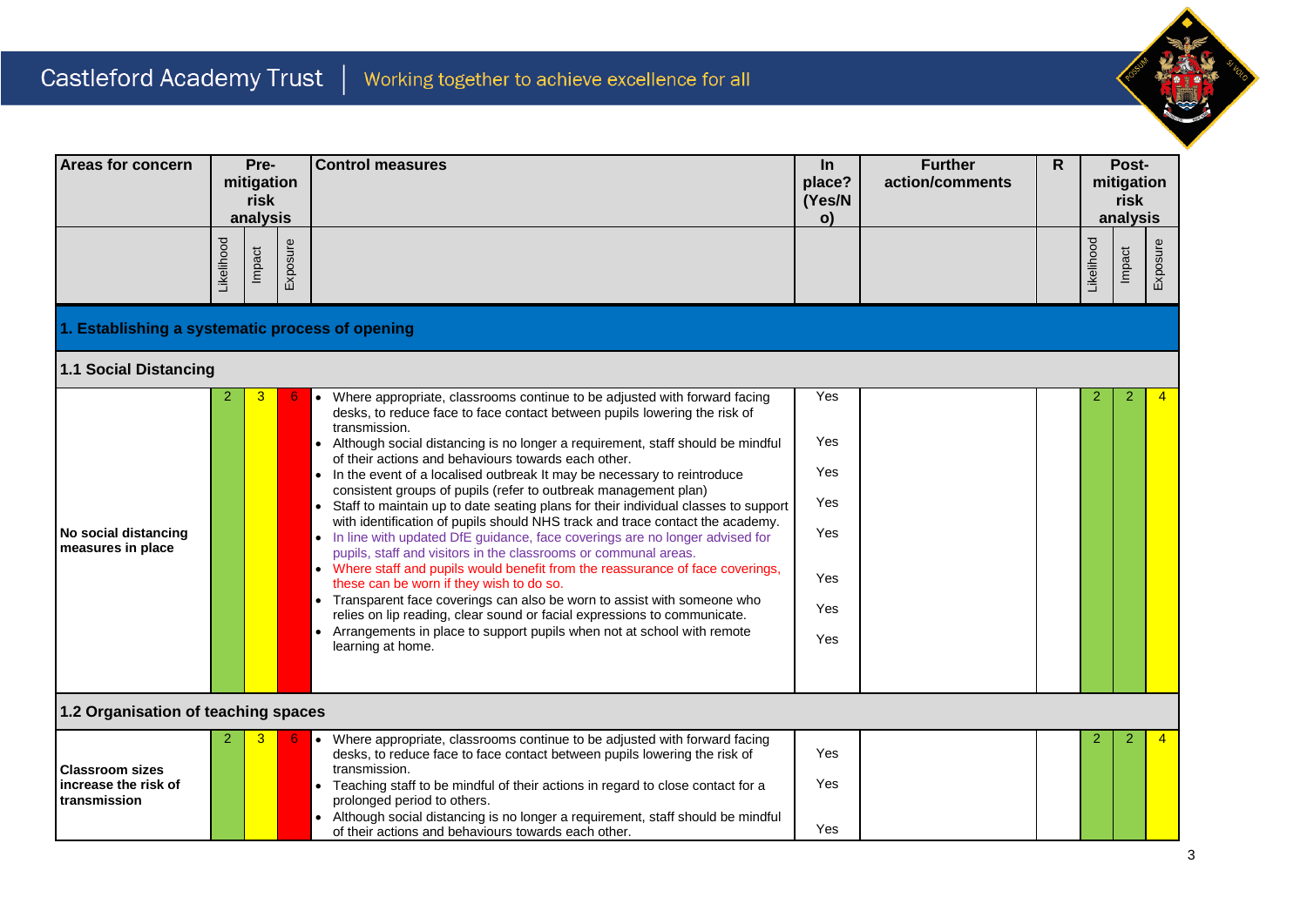

| <b>Areas for concern</b>                  | Pre-<br>mitigation<br>risk<br>analysis |        |          | <b>Control measures</b>                                                                                                                                                                                                                                                                  | $\ln$<br>place?<br>(Yes/N<br>$\mathbf{o}$ | <b>Further</b><br>action/comments | R. |            | Post-<br>mitigation<br>risk<br>analysis |          |
|-------------------------------------------|----------------------------------------|--------|----------|------------------------------------------------------------------------------------------------------------------------------------------------------------------------------------------------------------------------------------------------------------------------------------------|-------------------------------------------|-----------------------------------|----|------------|-----------------------------------------|----------|
|                                           | <b>ikelihood</b>                       | Impact | Exposure |                                                                                                                                                                                                                                                                                          |                                           |                                   |    | _ikelihood | Impact                                  | Exposure |
|                                           |                                        |        |          | Clear signage displayed in classrooms promoting respiratory hygiene. A3<br>poster displayed in each classroom, pull up banner on corridors.<br>Classrooms and other areas to be well ventilated, door wedges available.                                                                  | Yes                                       |                                   |    |            |                                         |          |
|                                           |                                        |        |          | https://www.hse.gov.uk/coronavirus/equipment-and-machinery/air-<br>conditioning-and-ventilation.htm                                                                                                                                                                                      | Yes                                       |                                   |    |            |                                         |          |
|                                           |                                        |        |          | Where mechanical ventilation is available, this should be used to maximise air<br>flow.<br>Windows should be opened just enough to provide constant background<br>ventilation and opened more fully during breaks to purge the air in the space.                                         | Yes<br>Yes                                |                                   |    |            |                                         |          |
|                                           |                                        |        |          | Where possible, high level windows rather than low level windows are kept<br>open to reduce draughts.                                                                                                                                                                                    | Yes                                       |                                   |    |            |                                         |          |
|                                           |                                        |        |          | Heating will be used as necessary to ensure comfort levels are maintained<br>particularly in occupied spaces.<br>• C02 monitors have been issued to schools to identify areas of with poor                                                                                               | Yes<br>Yes                                |                                   |    |            |                                         |          |
|                                           |                                        |        |          | ventilation. A plan is currently being undertaken to distribute the monitors to<br>specific areas of school. Where CO2 monitors indicate the need for increased<br>ventilation, this will be addressed through natural sources or through the<br>installation of air purifying machines. |                                           |                                   |    |            |                                         |          |
| 1.3 Availability of staff and class sizes |                                        |        |          |                                                                                                                                                                                                                                                                                          |                                           |                                   |    |            |                                         |          |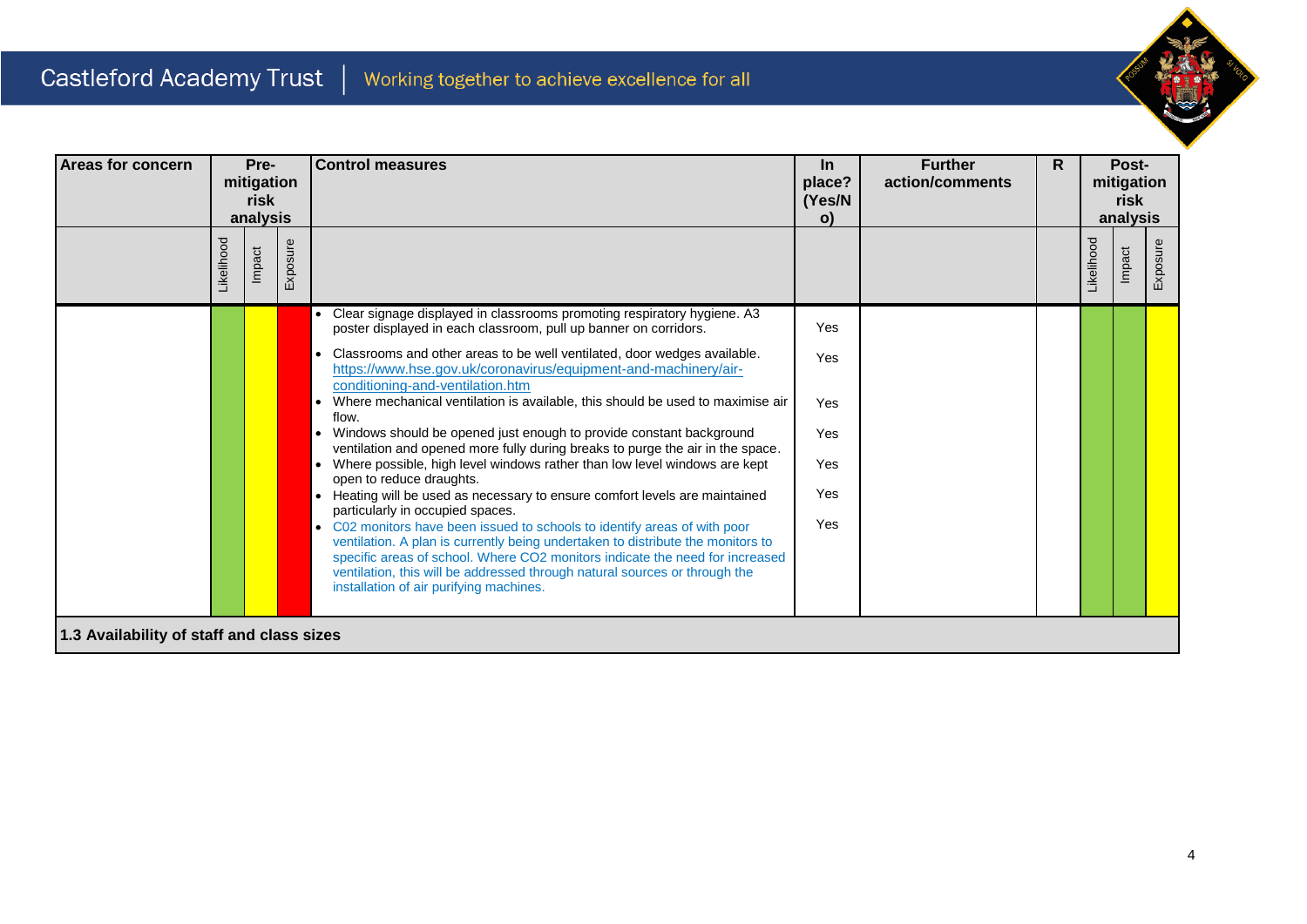

| <b>Areas for concern</b>                                                                                                                           |            | Pre-               |          | <b>Control measures</b>                                                                                                                                                                                                                                                                                                                                                                                                                                                        | In               | <b>Further</b>  | R |            | Post-              |                |
|----------------------------------------------------------------------------------------------------------------------------------------------------|------------|--------------------|----------|--------------------------------------------------------------------------------------------------------------------------------------------------------------------------------------------------------------------------------------------------------------------------------------------------------------------------------------------------------------------------------------------------------------------------------------------------------------------------------|------------------|-----------------|---|------------|--------------------|----------------|
|                                                                                                                                                    |            | mitigation<br>risk |          |                                                                                                                                                                                                                                                                                                                                                                                                                                                                                | place?<br>(Yes/N | action/comments |   |            | mitigation<br>risk |                |
|                                                                                                                                                    |            | analysis           |          |                                                                                                                                                                                                                                                                                                                                                                                                                                                                                | o)               |                 |   |            | analysis           |                |
|                                                                                                                                                    | Likelihood | Impact             | Exposure |                                                                                                                                                                                                                                                                                                                                                                                                                                                                                |                  |                 |   | Likelihood | Impact             | Exposure       |
| The number of staff<br>who are available is<br>lower than that<br>required to teach<br>classes in school and<br>operate effective home<br>learning | 2          | 3                  |          | The health status and availability of every member of staff is known and is<br>regularly updated so that deployment can be planned in line with DfE<br>guidance - HR monitors and tracks all staff who are absent from school due to<br>isolating or testing positive.<br>In line with DfE operational guidance all staff who are clinically extremely                                                                                                                         | Yes<br>Yes       |                 |   |            | $\overline{3}$     | $\overline{3}$ |
|                                                                                                                                                    |            |                    |          | vulnerable (included on shielding patient list) are no longer advised to shield.<br>https://www.gov.uk/government/publications/guidance-on-shielding-and-<br>protecting-extremely-vulnerable-persons-from-covid-19/guidance-on-<br>shielding-and-protecting-extremely-vulnerable-persons-from-covid-19<br>Individual risk assessments for staff who are clinically extremely vulnerable<br>$\bullet$<br>have been updated prior to returning and adjustments have been made to | Yes              |                 |   |            |                    |                |
|                                                                                                                                                    |            |                    |          | support them in their role.<br>Staff who are clinically vulnerable (including staff who are pregnant) can<br>return to work. HR will liaise with individual staff members to update their<br>individual risk assessment to support them in their role.<br>https://www.gov.uk/government/publications/guidance-on-shielding-and-<br>protecting-extremely-vulnerable-persons-from-covid-19/guidance-on-<br>shielding-and-protecting-extremely-vulnerable-persons-from-covid-19   | Yes              |                 |   |            |                    |                |
|                                                                                                                                                    |            |                    |          | Pregnant women are in the 'clinically vulnerable' category and are generally<br>advised to follow the above advice, which applies to all staff in schools. A risk<br>assessment will be conducted for pregnant women in line with the<br>Management of Health and Safety at Work Regulations 1999 (MHSW).<br>The Royal College of Obstetrics and Gynaecology (RCOG) has published                                                                                              | Yes              |                 |   |            |                    |                |
|                                                                                                                                                    |            |                    |          | occupational health advice for employers and pregnant women<br>(https://www.rcog.org.uk/en/guidelines-guidelines/coronavirus-pregnancy/).<br>This document includes advice for women from 28 weeks gestation or with<br>underlying health conditions who may be at greater risk.<br>The trust has completed an Equality Impact Assessment to plan the risk,                                                                                                                    | Yes              |                 |   |            |                    |                |
|                                                                                                                                                    |            |                    |          | consideration and control measures needed for people with particular<br>protected characteristics - link to Equality Impact Assessment.<br>Discussions take place with staff who are not displaying symptoms but are                                                                                                                                                                                                                                                           | Yes              |                 |   |            |                    |                |
|                                                                                                                                                    |            |                    |          | self-isolating regarding working from home.<br>https://www.gov.uk/government/publications/guidance-on-shielding-and-                                                                                                                                                                                                                                                                                                                                                           | Yes              |                 |   |            |                    |                |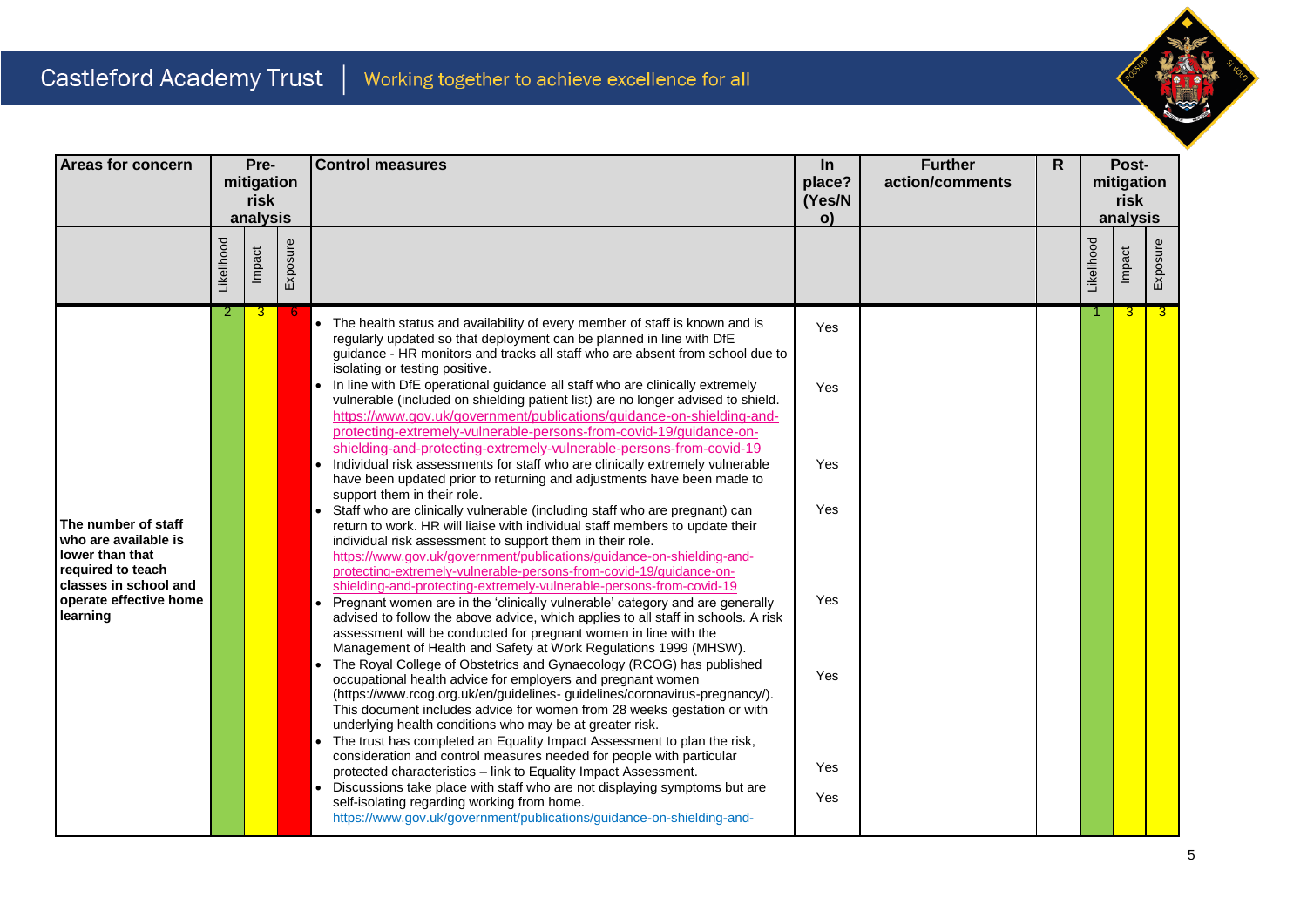

| <b>Areas for concern</b>                                                       | Pre-<br>mitigation<br>risk<br>analysis |                    |  | <b>Control measures</b>                                                                                                                                                                                                                                                                                                                                                                                                                                                                                                                                                                                                                                                                                                                                                                                                                                                                                                                                                                                                                                                                                                                                                                                                                                                                                          |                                        |  |  | In<br>place?<br>(Yes/N<br>o) | <b>Further</b><br>action/comments | $\mathsf{R}$ | Post-<br>mitigation<br>risk<br>analysis |  |  |
|--------------------------------------------------------------------------------|----------------------------------------|--------------------|--|------------------------------------------------------------------------------------------------------------------------------------------------------------------------------------------------------------------------------------------------------------------------------------------------------------------------------------------------------------------------------------------------------------------------------------------------------------------------------------------------------------------------------------------------------------------------------------------------------------------------------------------------------------------------------------------------------------------------------------------------------------------------------------------------------------------------------------------------------------------------------------------------------------------------------------------------------------------------------------------------------------------------------------------------------------------------------------------------------------------------------------------------------------------------------------------------------------------------------------------------------------------------------------------------------------------|----------------------------------------|--|--|------------------------------|-----------------------------------|--------------|-----------------------------------------|--|--|
|                                                                                | Likelihood                             | Exposure<br>Impact |  |                                                                                                                                                                                                                                                                                                                                                                                                                                                                                                                                                                                                                                                                                                                                                                                                                                                                                                                                                                                                                                                                                                                                                                                                                                                                                                                  |                                        |  |  | Likelihood                   | Impact                            | Exposure     |                                         |  |  |
|                                                                                |                                        |                    |  | protecting-extremely-vulnerable-persons-from-covid-19/guidance-on-<br>shielding-and-protecting-extremely-vulnerable-persons-from-covid-19<br>Flexible deployment of supply teacher, teaching assistants and pupil facing<br>$\bullet$<br>staff to support in class provision.<br>Register of members of staff already received the vaccine is updated<br>consistently.                                                                                                                                                                                                                                                                                                                                                                                                                                                                                                                                                                                                                                                                                                                                                                                                                                                                                                                                           | Yes<br>Yes                             |  |  |                              |                                   |              |                                         |  |  |
| 1.4 The school day                                                             |                                        |                    |  |                                                                                                                                                                                                                                                                                                                                                                                                                                                                                                                                                                                                                                                                                                                                                                                                                                                                                                                                                                                                                                                                                                                                                                                                                                                                                                                  |                                        |  |  |                              |                                   |              |                                         |  |  |
| The start and end of<br>the school day<br>increase the risk of<br>transmission | 2                                      | 3                  |  | Pupils arriving at Castleford Academy before 8.40 will enter the school site<br>using the sliding gates near the bottom 3G pitch. Pupils arriving after 8.40 use<br>the pupil entrances and move directly to their form room to be met by their<br>form teacher. Separate indoor waiting areas have been established in year<br>groups.<br>Breakfast at Castleford Academy will continue to be served outside from Year<br>$\bullet$<br>7 server with socially distance signage and queuing in place.<br>Pupils arriving at Crofton Academy before 8.50 will enter the school site using<br>the pupil entrance adjacent to the dining hall. Pupils arriving after 8.50 will use<br>the reception entrance and move directly to their form room to be met by their<br>form teacher. The walkway canopy and indoor areas will be identified for poor<br>weather. Separate indoor waiting areas have been established for wet and<br>cold weather. Staff that carried out a duty at the pupil entrance will go to their<br>allocated wet weather indoor area.<br>Breakfast at Crofton Academy will continue to be served outside from The<br>$\bullet$<br>Pod.<br>Lidded bins will be available for disposable face masks.<br>$\bullet$<br>Face coverings will be made available to pupils if they do not have one. | Yes<br>Yes<br>Yes<br>Yes<br>Yes<br>Yes |  |  | 2                            | 2                                 |              |                                         |  |  |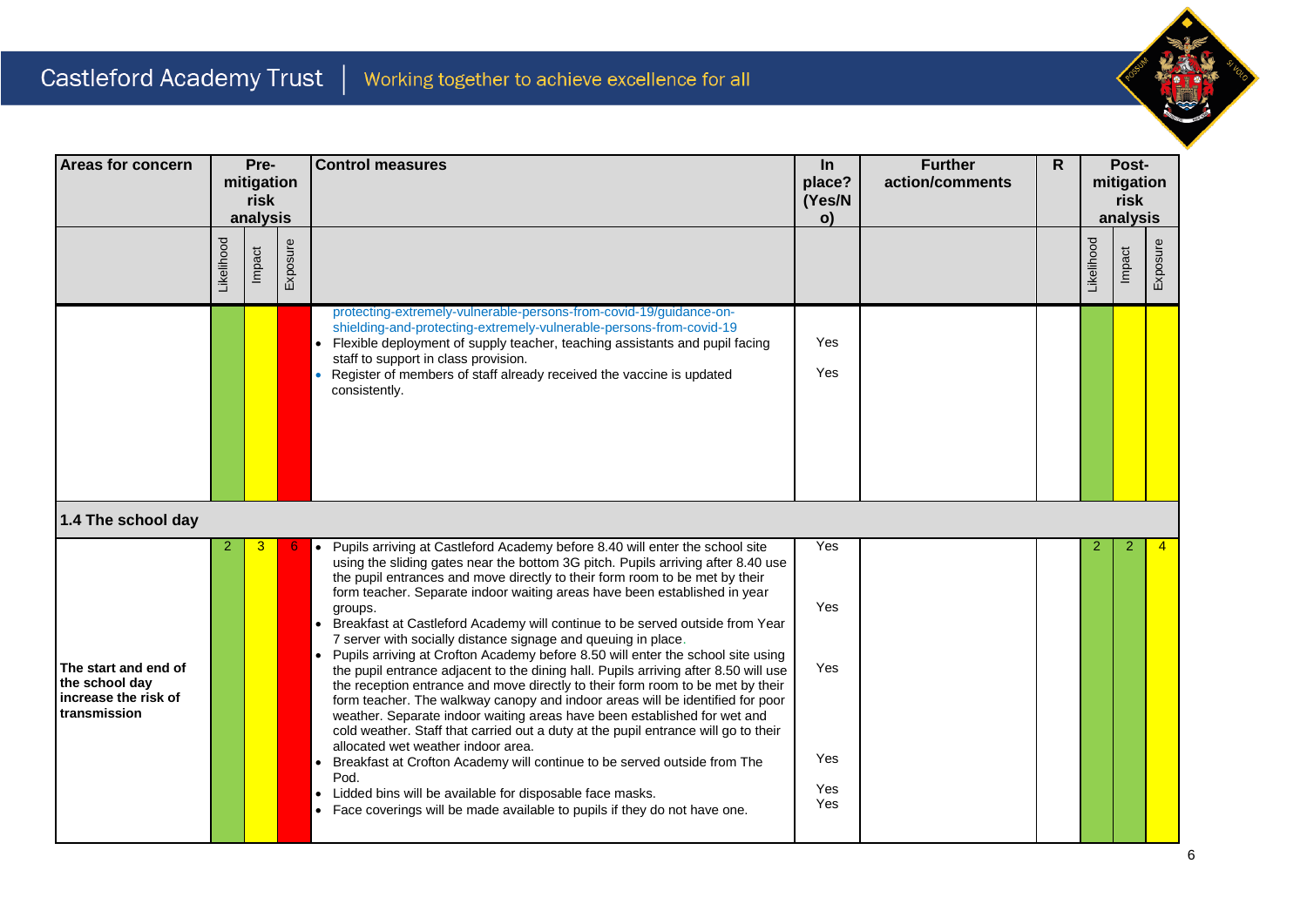

| Areas for concern                                                                                     | Pre-<br>mitigation<br>risk<br>analysis |        |          | <b>Control measures</b>                                                                                                                                                                                                                                                                                                                                                                                                                                                                                                                                                                                                                                                                                                                                                                                                                                                                               |                                                      | $\ln$<br>place?<br>(Yes/N<br>o) | <b>Further</b><br>action/comments | R.         |        | Post-<br>mitigation<br>risk<br>analysis |  |  |  |
|-------------------------------------------------------------------------------------------------------|----------------------------------------|--------|----------|-------------------------------------------------------------------------------------------------------------------------------------------------------------------------------------------------------------------------------------------------------------------------------------------------------------------------------------------------------------------------------------------------------------------------------------------------------------------------------------------------------------------------------------------------------------------------------------------------------------------------------------------------------------------------------------------------------------------------------------------------------------------------------------------------------------------------------------------------------------------------------------------------------|------------------------------------------------------|---------------------------------|-----------------------------------|------------|--------|-----------------------------------------|--|--|--|
|                                                                                                       | Likelihood                             | Impact | Exposure |                                                                                                                                                                                                                                                                                                                                                                                                                                                                                                                                                                                                                                                                                                                                                                                                                                                                                                       |                                                      |                                 |                                   | Likelihood | Impact | Exposure                                |  |  |  |
| 1.5 Planning movement around the school                                                               |                                        |        |          |                                                                                                                                                                                                                                                                                                                                                                                                                                                                                                                                                                                                                                                                                                                                                                                                                                                                                                       |                                                      |                                 |                                   |            |        |                                         |  |  |  |
| Movement around the<br>school increases the<br>risk of transmission                                   |                                        |        |          | • Identified pinch points and bottle necks are managed accordingly.<br>• Pupils are regularly briefed and reminded about pupil expectations and<br>hygiene guidance.<br>• Behaviour policy updated to ensure compliance and sanctions applied as<br>necessary.<br>• Appropriate duty rota and levels of supervision are in place.<br>Doors on specific learner routes are propped open to minimise contact on<br>surfaces.<br>• Parents are prevented from entering school without prior consent and are<br>directed to telephone the academy or email admin@castlefordacademy.com<br>or admin@croftonacademy.org.uk.<br>• In line with updated DfE guidance, face coverings are no longer advised for<br>pupils, staff and visitors in the classrooms or communal areas.<br>Where staff and pupils would benefit from the reassurance of face coverings,<br>these can be worn if they wish to do so. | Yes<br>Yes<br>Yes<br>Yes<br>Yes<br>Yes<br>Yes<br>Yes |                                 |                                   |            | 2      |                                         |  |  |  |
| 1.6 Curriculum organisation                                                                           |                                        |        |          |                                                                                                                                                                                                                                                                                                                                                                                                                                                                                                                                                                                                                                                                                                                                                                                                                                                                                                       |                                                      |                                 |                                   |            |        |                                         |  |  |  |
| Pupils will have fallen<br>behind in their learning<br>during school closures<br>and achievement gaps |                                        |        |          | • Strategic plans in place for each subject and year group.<br>• Curriculum reviewed and refined to ensure depth, breadth and continuity (see<br>curriculum section below).<br>• On-line/ remote learning platforms prepared for delivery in event of sudden<br>lockdown or in cases where pupils are self-isolating and working from home.<br>Continued monitoring by year leaders of pupil internet activity.<br>• Gaps in learning are assessed and addressed in teachers' short and medium<br>term planning.                                                                                                                                                                                                                                                                                                                                                                                      | Yes<br><b>Yes</b><br>Yes<br>Yes                      |                                 |                                   |            | 2      | 4                                       |  |  |  |
| will have widened                                                                                     |                                        |        |          | • Home and remote learning is continuing for those self-isolating, working from<br>home and is calibrated to complement in-school learning and address gaps<br>identified.<br>• Letters distributed to all year groups to outline how to access online learning in<br>the event of self-isolation or national restrictions.                                                                                                                                                                                                                                                                                                                                                                                                                                                                                                                                                                           | Yes<br>Yes                                           |                                 |                                   |            |        |                                         |  |  |  |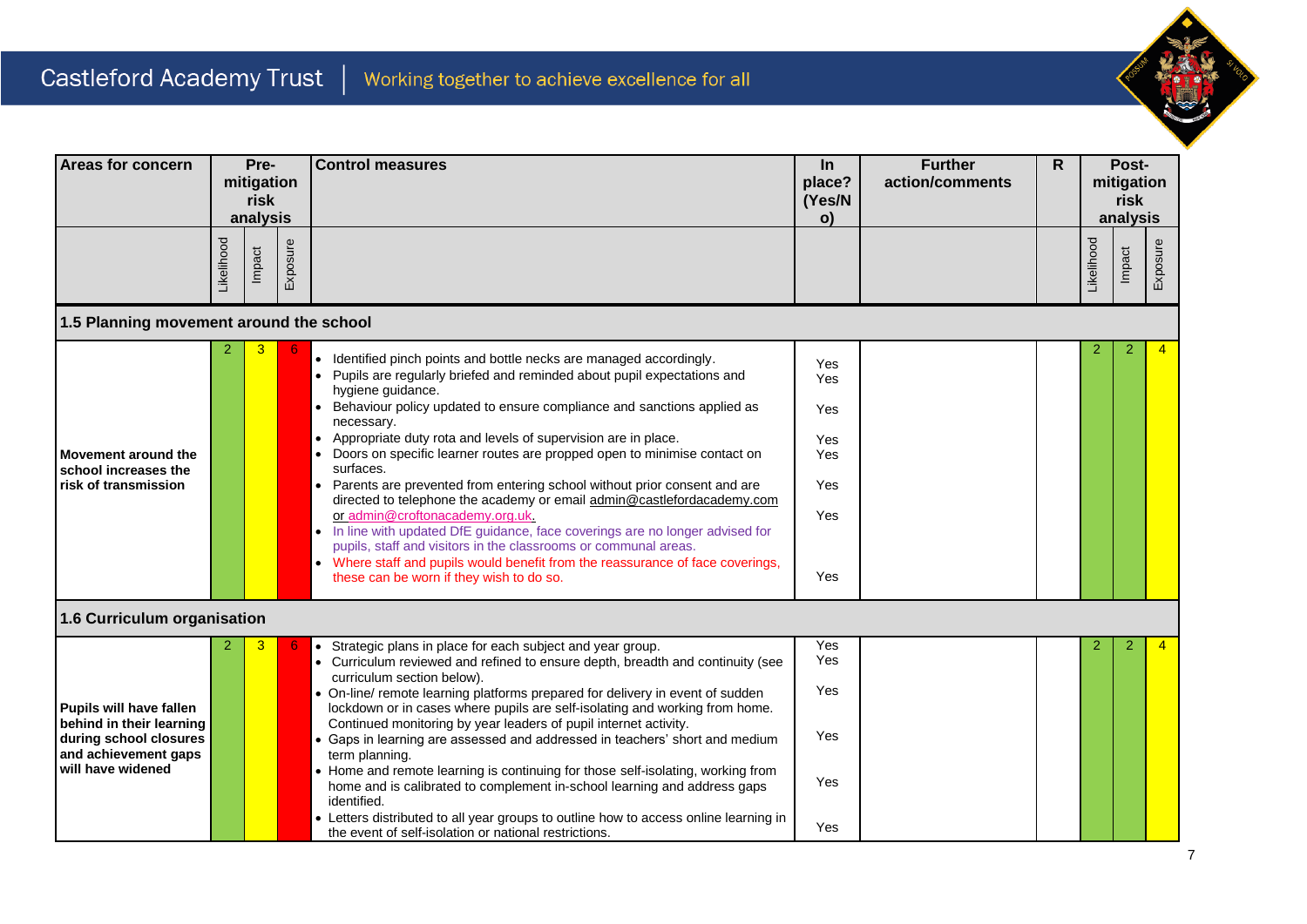

| <b>Areas for concern</b>          | Pre-<br>mitigation<br>risk<br>analysis |        |                                                                                                                                                                                                                                                                          | <b>Control measures</b>                                                                                                                                                                                                       |            |  |  | $\ln$<br>place?<br>(Yes/N<br>o) | <b>Further</b><br>action/comments | R              |  | Post-<br>mitigation<br>risk<br>analysis |  |
|-----------------------------------|----------------------------------------|--------|--------------------------------------------------------------------------------------------------------------------------------------------------------------------------------------------------------------------------------------------------------------------------|-------------------------------------------------------------------------------------------------------------------------------------------------------------------------------------------------------------------------------|------------|--|--|---------------------------------|-----------------------------------|----------------|--|-----------------------------------------|--|
|                                   | Likelihood                             | Impact | Exposure                                                                                                                                                                                                                                                                 |                                                                                                                                                                                                                               |            |  |  | Likelihood                      | Impact                            | Exposure       |  |                                         |  |
|                                   |                                        |        |                                                                                                                                                                                                                                                                          | • Adjusted curriculum plans in line with Ofqual guidance.<br>• Plans for intervention are in place for those pupils who have fallen behind in                                                                                 | Yes        |  |  |                                 |                                   |                |  |                                         |  |
|                                   |                                        |        |                                                                                                                                                                                                                                                                          | their learning (see achievement support plan).                                                                                                                                                                                | Yes        |  |  |                                 |                                   |                |  |                                         |  |
|                                   |                                        |        |                                                                                                                                                                                                                                                                          | • The DfE have allocated 511 (304 Castleford & 207 Crofton) additional<br>electronic devices to school to support pupils with remote/online learning. The                                                                     | Yes        |  |  |                                 |                                   |                |  |                                         |  |
|                                   |                                        |        | devices include secured tablets and laptops.<br>• An updated newsletter will be sent to parents with information on how pupils<br>can use all devices safely online.<br>https://www.Safe Remote Learning   SWGfL,<br>Online Safety - London Grid for Learning (Igfl.net) | Yes                                                                                                                                                                                                                           |            |  |  |                                 |                                   |                |  |                                         |  |
| 1.7 Staff workspaces              |                                        |        |                                                                                                                                                                                                                                                                          |                                                                                                                                                                                                                               |            |  |  |                                 |                                   |                |  |                                         |  |
|                                   | 2                                      | 3      |                                                                                                                                                                                                                                                                          | • In line with updated DfE guidance, face coverings are no longer advised for<br>pupils, staff and visitors in the classrooms or communal areas.                                                                              | Yes        |  |  |                                 | $\overline{2}$                    | 2 <sup>1</sup> |  |                                         |  |
|                                   |                                        |        |                                                                                                                                                                                                                                                                          | • Where staff and pupils would benefit from the reassurance of face coverings,<br>these can be worn if they wish to do so.                                                                                                    | Yes        |  |  |                                 |                                   |                |  |                                         |  |
| <b>Staff areas increase</b>       |                                        |        |                                                                                                                                                                                                                                                                          | Identified room capacity of offices and communal areas remain in place.<br>$\bullet$<br>Although social distancing is no longer a requirement, staff should be mindful<br>of their actions and behaviours towards each other. | Yes<br>Yes |  |  |                                 |                                   |                |  |                                         |  |
| the risk of<br>transmission       |                                        |        |                                                                                                                                                                                                                                                                          | • Staff to remain in areas, where possible, to avoid cross contamination of<br>workstations.                                                                                                                                  | Yes        |  |  |                                 |                                   |                |  |                                         |  |
|                                   |                                        |        |                                                                                                                                                                                                                                                                          | • Workspaces are equipped with hand sanitiser and anti- bacterial wipes.<br>• If staff have any concerns about their work space this needs to be raised with                                                                  | Yes<br>Yes |  |  |                                 |                                   |                |  |                                         |  |
|                                   |                                        |        |                                                                                                                                                                                                                                                                          | the Business Manager.<br>• Advised maximum occupancy displayed in all staff areas.                                                                                                                                            | Yes<br>Yes |  |  |                                 |                                   |                |  |                                         |  |
|                                   |                                        |        |                                                                                                                                                                                                                                                                          | • Staff using communal showers must provide their own towel and store in a<br>sealed bag. Areas must be cleaned after each use.                                                                                               |            |  |  |                                 |                                   |                |  |                                         |  |
| 1.8 Managing the school lifecycle |                                        |        |                                                                                                                                                                                                                                                                          |                                                                                                                                                                                                                               |            |  |  |                                 |                                   |                |  |                                         |  |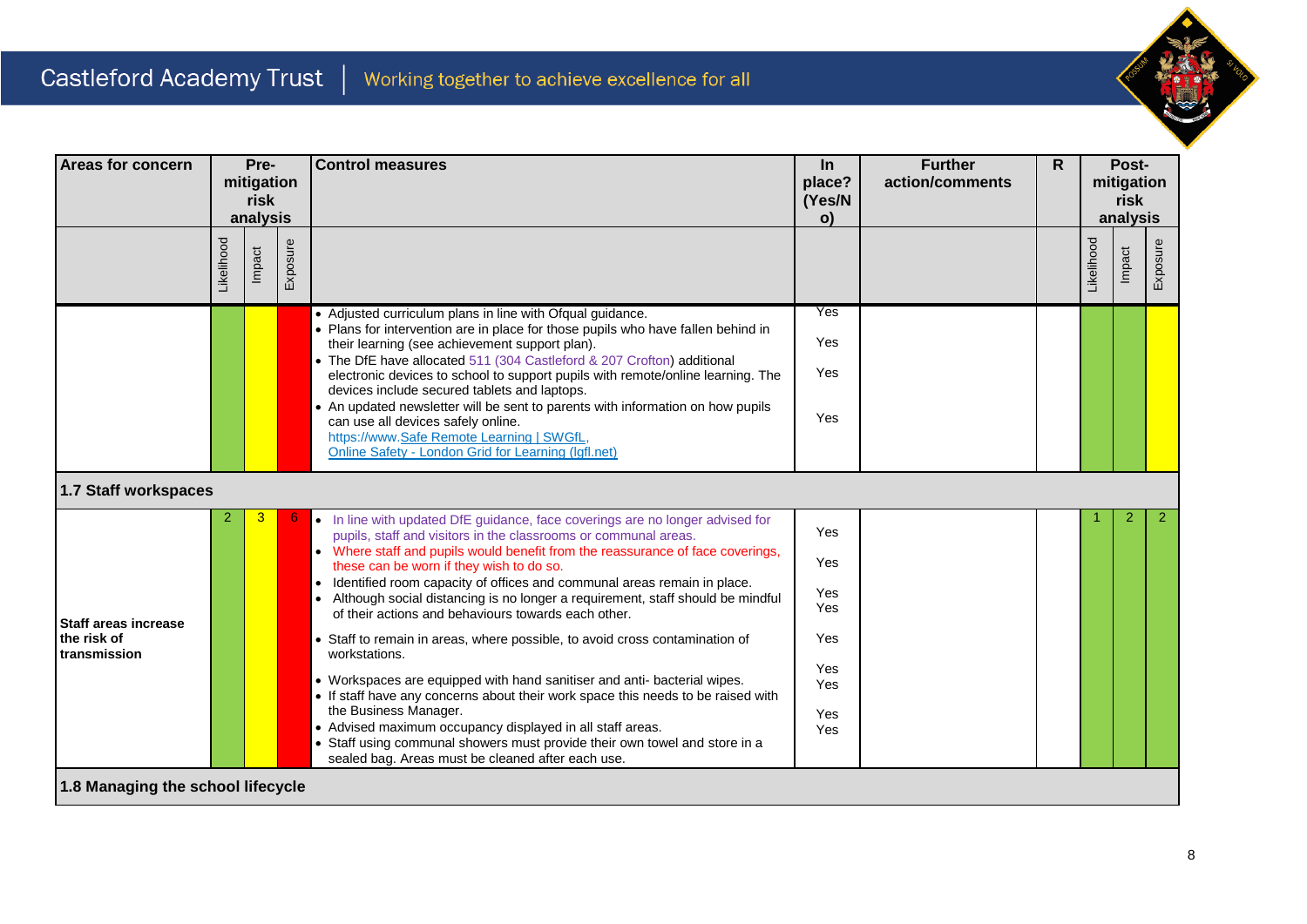

| <b>Areas for concern</b>                                                                                                                                                                                           | Pre-<br>mitigation<br>risk<br>analysis |        |          | <b>Control measures</b>                                                                                                                                                                                                                                                                                                                                                                                                                                                                                                                                                                                             |                                 | <b>Further</b><br>action/comments | R. |            | Post-<br>mitigation<br>risk<br>analysis |                |
|--------------------------------------------------------------------------------------------------------------------------------------------------------------------------------------------------------------------|----------------------------------------|--------|----------|---------------------------------------------------------------------------------------------------------------------------------------------------------------------------------------------------------------------------------------------------------------------------------------------------------------------------------------------------------------------------------------------------------------------------------------------------------------------------------------------------------------------------------------------------------------------------------------------------------------------|---------------------------------|-----------------------------------|----|------------|-----------------------------------------|----------------|
|                                                                                                                                                                                                                    | Likelihood                             | Impact | Exposure |                                                                                                                                                                                                                                                                                                                                                                                                                                                                                                                                                                                                                     |                                 |                                   |    | Likelihood | Impact                                  | Exposure       |
| <b>Limited progress with</b><br>the school's calendar<br>and workplan because<br>of COVID-19 measures                                                                                                              | 2                                      | 3      | 6.       | Where appropriate, school calendar will be rationalised in line with updated<br>$\bullet$<br>government guidance.<br>Senior Leadership Team, middle leaders and staff workplans to include short<br>and medium term planning.<br>Virtual parents' evenings have been planned where appropriate.<br>$\bullet$                                                                                                                                                                                                                                                                                                        | Yes<br>Yes<br>Yes               |                                   |    |            | $\overline{2}$                          | $\overline{2}$ |
| 1.9 Governance and policy                                                                                                                                                                                          |                                        |        |          |                                                                                                                                                                                                                                                                                                                                                                                                                                                                                                                                                                                                                     |                                 |                                   |    |            |                                         |                |
| <b>Trustees and</b><br>Governors are not fully<br>informed or involved in<br>making key decisions                                                                                                                  |                                        |        | 2        | • A risk assessment will be carried out to determine whether all meetings will be<br>held virtually or face to face.<br>Trustees are involved in key decisions on reopening.<br>Trustees approval of full opening plans and risk assessment prior to opening.<br>Trustees are briefed regularly on the latest government guidance and its<br>implications for the trust's academies.<br>Governors are briefed with updates on school provision, the latest government<br>guidance and its implications for the academy.                                                                                             | Yes<br>Yes<br>Yes<br>Yes<br>Yes |                                   |    |            |                                         |                |
| 1.10 Policy review                                                                                                                                                                                                 |                                        |        |          |                                                                                                                                                                                                                                                                                                                                                                                                                                                                                                                                                                                                                     |                                 |                                   |    |            |                                         |                |
| <b>Existing policies on</b><br>safeguarding, health<br>and safety, fire<br>evacuation, medical,<br>behaviour, attendance<br>and other policies are<br>no longer fit for<br>purpose in the current<br>circumstances | 2                                      | 2      |          | • The relevant policies below have been revised and approved by Trustees to<br>take account of government guidance and its implications for the school:<br>Health & Safety<br>$\circ$<br>Safeguarding<br>$\circ$<br>Behaviour<br>$\circ$<br>Attendance<br>$\circ$<br><b>Medical Care</b><br>$\circ$<br><b>Infection Control</b><br>$\circ$<br><b>Fire Evacuation</b><br>$\circ$<br>Social Distancing<br>$\circ$<br>Risk assessment<br>$\circ$<br>Visitor policy & risk assessment<br>$\circ$<br>Governors, staff (including union reps), pupils and parents have been briefed<br>accordingly regarding any changes. | Yes<br><b>Yes</b>               |                                   |    |            |                                         | $\overline{2}$ |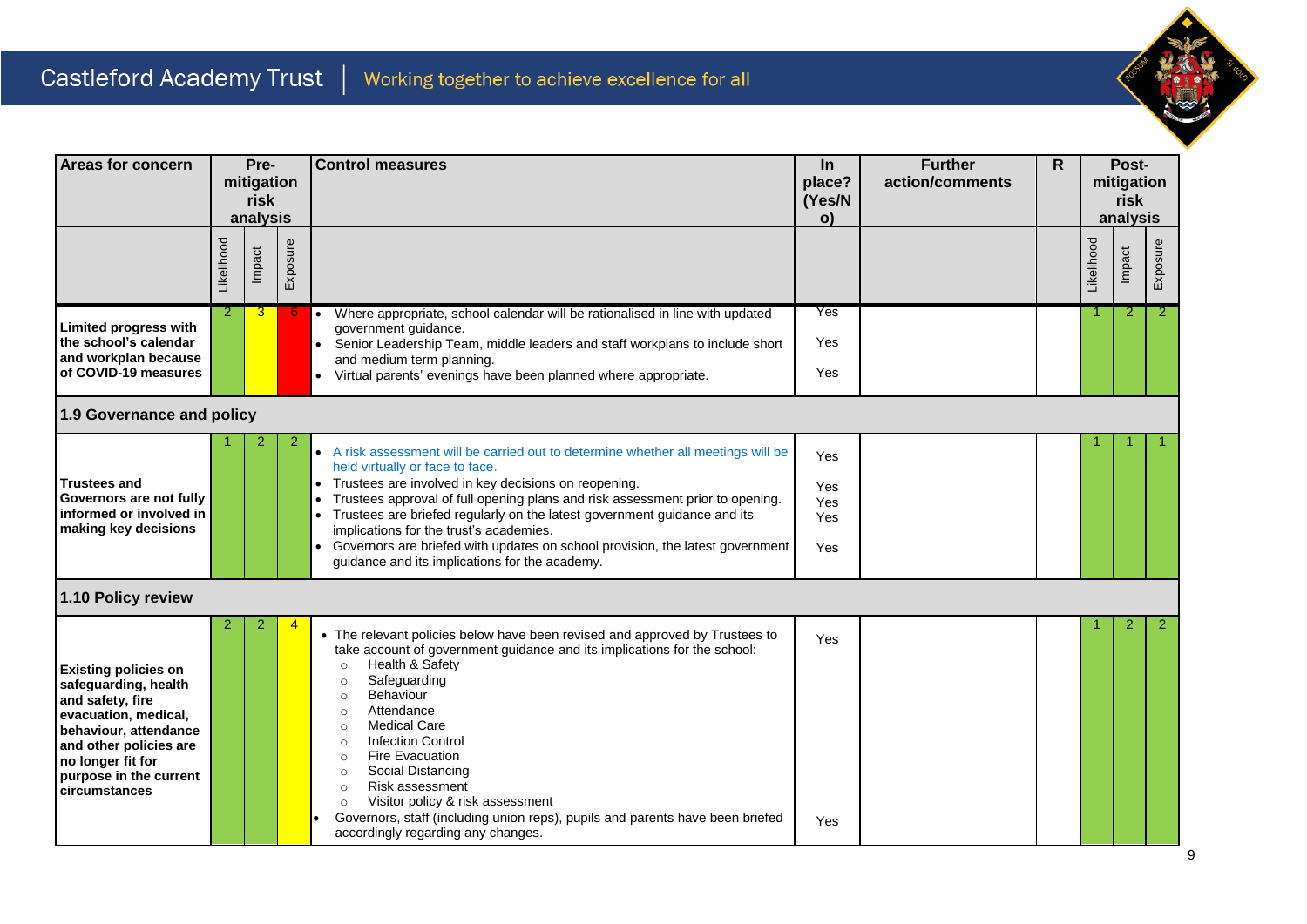

| <b>Areas for concern</b>                                                                                                                         |            | Pre-<br>mitigation<br>risk<br>analysis |                | <b>Control measures</b>                                                                                                                                                                                                                                                                                                                                                                                                                                                                                 | <b>Further</b><br>$\ln$<br>place?<br>action/comments<br>(Yes/N<br>o) |  | $\mathsf{R}$ |            | Post-<br>mitigation<br>risk<br>analysis |              |
|--------------------------------------------------------------------------------------------------------------------------------------------------|------------|----------------------------------------|----------------|---------------------------------------------------------------------------------------------------------------------------------------------------------------------------------------------------------------------------------------------------------------------------------------------------------------------------------------------------------------------------------------------------------------------------------------------------------------------------------------------------------|----------------------------------------------------------------------|--|--------------|------------|-----------------------------------------|--------------|
|                                                                                                                                                  | Likelihood | Impact                                 | Exposure       |                                                                                                                                                                                                                                                                                                                                                                                                                                                                                                         |                                                                      |  |              | Likelihood | Impact                                  | Exposure     |
|                                                                                                                                                  |            |                                        |                | • CPD plans in place for staff to support any adjustments to policy and practice.                                                                                                                                                                                                                                                                                                                                                                                                                       | Yes                                                                  |  |              |            |                                         |              |
| 1.11 Communication strategy                                                                                                                      |            |                                        |                |                                                                                                                                                                                                                                                                                                                                                                                                                                                                                                         |                                                                      |  |              |            |                                         |              |
| Key stakeholders are<br>not fully informed<br>about changes to<br>policies and<br>procedures due to<br>COVID-19, resulting in<br>risks to health |            | 2                                      | $\overline{2}$ | • Communications strategies for the following groups are in place:<br>Staff<br>$\circ$<br>Pupils<br>$\circ$<br>Parents<br>$\circ$<br><b>Trustees/Governors</b><br>$\circ$<br>Local authority<br>$\circ$<br>Regional Schools Commissioner<br>$\circ$<br>Professional associations/unions<br>$\circ$<br>Other partners<br>$\circ$<br>SLT & department meeting held virtually if required<br>$\circ$<br>Regular updates to staff with useful links and directions for staff.<br>$\circ$                    | Yes                                                                  |  |              |            |                                         |              |
| 1.12 Staff induction and CPD                                                                                                                     |            |                                        |                |                                                                                                                                                                                                                                                                                                                                                                                                                                                                                                         |                                                                      |  |              |            |                                         |              |
| Staff are not trained in<br>new procedures,<br>leading to risks to<br>health                                                                     | 2          | 2                                      | 4              | • A revised staff handbook (see staff handbook appendix) is issued to all staff<br>before the start of the new academic year - to include good hygiene and safe<br>working practices.<br>• Induction and CPD programmes are in operation for all staff prior to the start<br>of the new academic year, and include:<br>Infection control.<br>$\circ$<br>Fire safety and evacuation procedures.<br>$\circ$<br>Behaviour management.<br>$\circ$<br>Safeguarding.<br>$\circ$<br>Risk management<br>$\circ$ | Yes<br>Yes                                                           |  |              |            | 2                                       | $\mathbf{2}$ |
| 1.13 Risk assessments                                                                                                                            |            |                                        |                |                                                                                                                                                                                                                                                                                                                                                                                                                                                                                                         |                                                                      |  |              |            |                                         |              |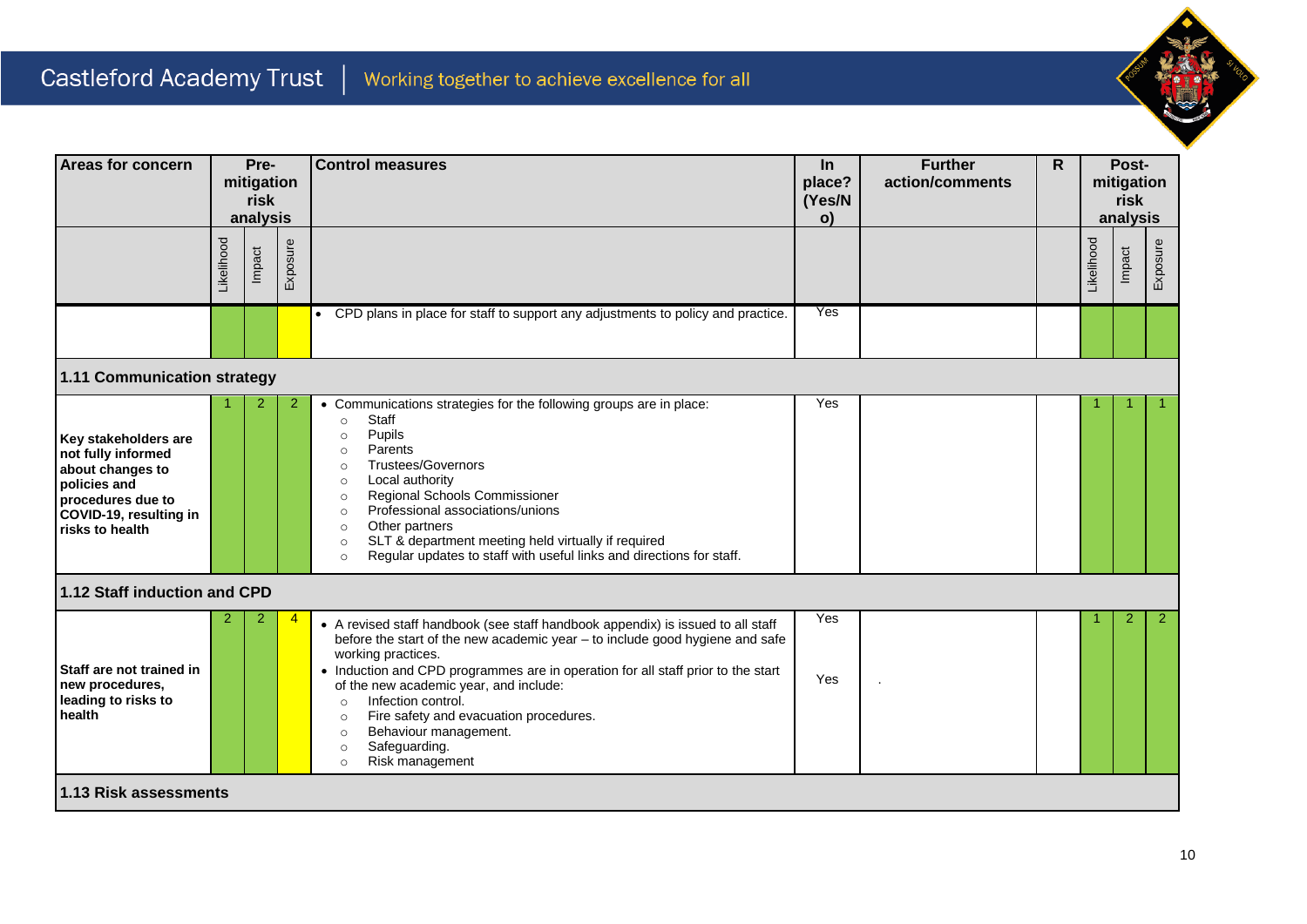

| <b>Areas for concern</b>                                                                                                                                          |                | Pre-<br>mitigation<br>risk |                | <b>Control measures</b>                                                                                                                                                                                                                                                                                                                                                                                                                                                                                                                                                                                                                      | In<br>place? | <b>Further</b><br>action/comments | $\overline{R}$ |                | Post-<br>mitigation |                |
|-------------------------------------------------------------------------------------------------------------------------------------------------------------------|----------------|----------------------------|----------------|----------------------------------------------------------------------------------------------------------------------------------------------------------------------------------------------------------------------------------------------------------------------------------------------------------------------------------------------------------------------------------------------------------------------------------------------------------------------------------------------------------------------------------------------------------------------------------------------------------------------------------------------|--------------|-----------------------------------|----------------|----------------|---------------------|----------------|
|                                                                                                                                                                   |                | analysis                   |                |                                                                                                                                                                                                                                                                                                                                                                                                                                                                                                                                                                                                                                              | (Yes/N<br>o) |                                   |                |                | risk<br>analysis    |                |
|                                                                                                                                                                   | Likelihood     | Impact                     | Exposure       |                                                                                                                                                                                                                                                                                                                                                                                                                                                                                                                                                                                                                                              |              |                                   |                | Likelihood     | Impact              | Exposure       |
| <b>Risks are not</b><br>comprehensively<br>assessed in every area<br>of the school in light of<br>COVID-19                                                        | $\overline{2}$ | 3                          | 6.             | Risk assessments are updated at regular review points, mitigation<br>$\bullet$<br>strategies are put in place and communicated to staff covering:                                                                                                                                                                                                                                                                                                                                                                                                                                                                                            | Yes          |                                   | AS             | $\overline{2}$ | $\overline{2}$      | $\overline{4}$ |
| 1.14 School transport                                                                                                                                             |                |                            |                |                                                                                                                                                                                                                                                                                                                                                                                                                                                                                                                                                                                                                                              |              |                                   |                |                |                     |                |
| Changes to bus<br>schedules as a result<br>of COVID-19 adversely<br>affect pupils'<br>attendance and<br>punctuality                                               |                | 3                          |                | Although it is no longer a legal requirement to wear a face covering, it is<br>suggested that pupils using public and dedicated school transport follow<br>updated guidance Coronavirus (COVID-19): safer travel guidance for<br>passengers - GOV.UK (www.gov.uk)<br>Lidded bins are available for disposable face masks at pupil entrance. Clear<br>bags are available to store non-disposable face masks.<br>Dedicated transport to schools and colleges COVID-19 operational<br>guidance - GOV.UK (www.gov.uk)<br>Senior staff distribute face masks to any pupil who requires one to travel and<br>have been unable to source their own. | Yes<br>Yes   |                                   |                | 2              | 2                   | $\overline{4}$ |
|                                                                                                                                                                   |                |                            |                | 2. Investing in safety equipment and health and safety arrangements to limit the spread of COVID-19                                                                                                                                                                                                                                                                                                                                                                                                                                                                                                                                          |              |                                   |                |                |                     |                |
| 2.1 Cleaning                                                                                                                                                      |                |                            |                |                                                                                                                                                                                                                                                                                                                                                                                                                                                                                                                                                                                                                                              |              |                                   |                |                |                     |                |
| <b>Cleaning capacity is</b><br>reduced so that an<br>initial deep-clean and<br>ongoing cleaning of<br>surfaces are not<br>undertaken to the<br>standards required | $\overline{2}$ | $\overline{2}$             | $\overline{4}$ | • An appropriate cleaning schedule is in place for whole school to minimise the<br>spread of infection - cleaning schedule from estates and facilities<br>management currently followed: COVID-19: cleaning in non-healthcare<br>$settings -$<br>Day cleaner to focus on frequently touched surfaces around the academy<br>during the school day and cleaning of multi-use areas and rooms used in the<br>academy throughout the day.                                                                                                                                                                                                        | Yes<br>Yes   |                                   |                | 2              |                     | $\overline{2}$ |
|                                                                                                                                                                   |                |                            |                |                                                                                                                                                                                                                                                                                                                                                                                                                                                                                                                                                                                                                                              |              |                                   |                |                |                     |                |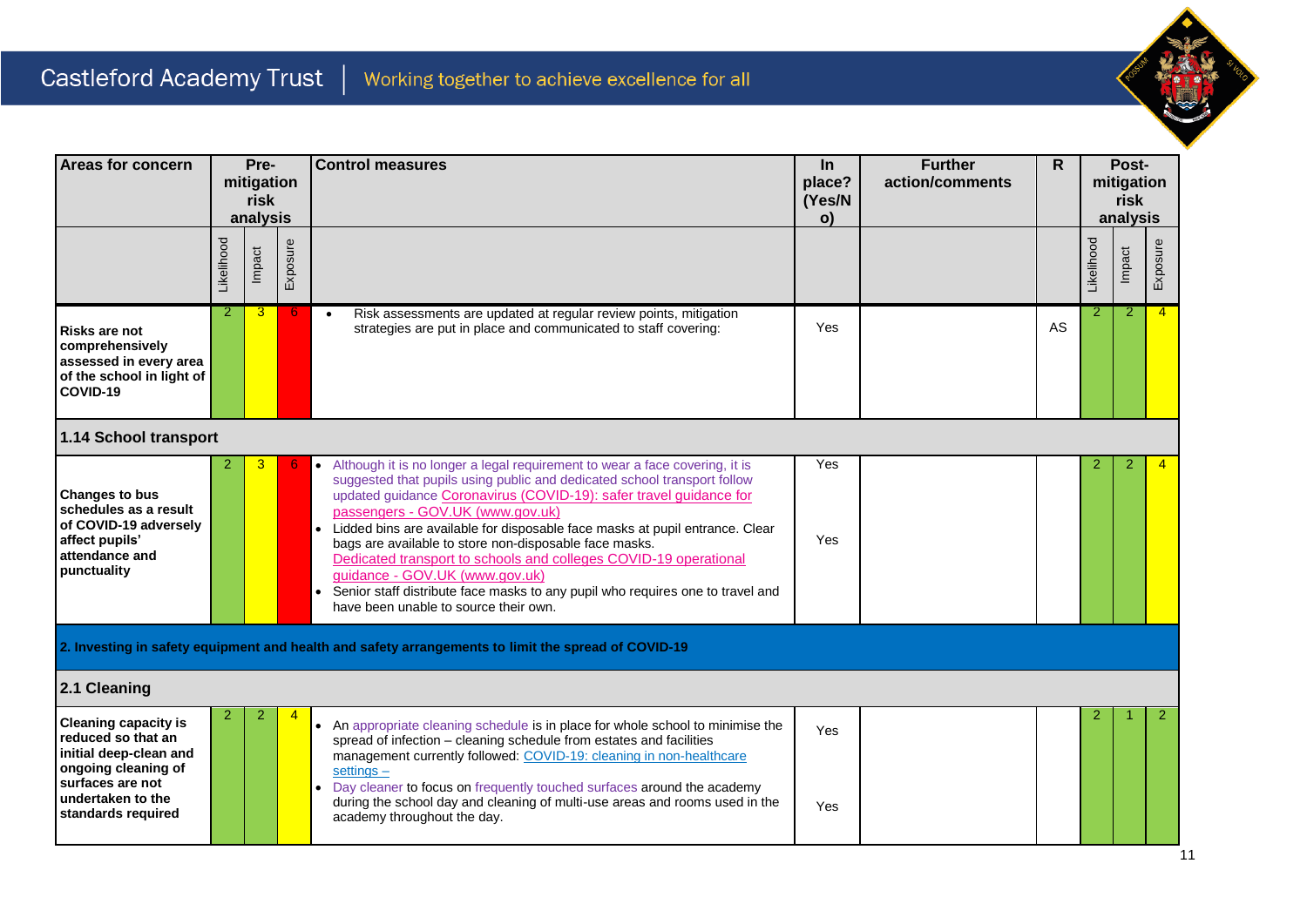

| <b>Areas for concern</b>                                                                                                                   |            | Pre-<br>mitigation<br>risk<br>analysis |          | <b>Control measures</b>                                                                                                                                                                                                                                                                                                                                                                                                                                                                                                                                                                                                                                                                                                              | $\ln$<br>place?<br>(Yes/N<br>$\mathbf{o}$ | <b>Further</b><br>action/comments | $\mathsf{R}$<br>Post-<br>mitigation<br>risk<br>analysis<br>Likelihood<br>Impact<br>2 |                |                |                |
|--------------------------------------------------------------------------------------------------------------------------------------------|------------|----------------------------------------|----------|--------------------------------------------------------------------------------------------------------------------------------------------------------------------------------------------------------------------------------------------------------------------------------------------------------------------------------------------------------------------------------------------------------------------------------------------------------------------------------------------------------------------------------------------------------------------------------------------------------------------------------------------------------------------------------------------------------------------------------------|-------------------------------------------|-----------------------------------|--------------------------------------------------------------------------------------|----------------|----------------|----------------|
|                                                                                                                                            | Likelihood | Impact                                 | Exposure |                                                                                                                                                                                                                                                                                                                                                                                                                                                                                                                                                                                                                                                                                                                                      |                                           |                                   |                                                                                      |                |                | Exposure       |
|                                                                                                                                            |            |                                        |          | A coordinated cleaning plan is in place for all facilities accessed by staff and<br>pupils following the guidance outlined in COVID-19: cleaning in non-<br>healthcare settings<br>Pupils are taught how to manage their resource packs and workspace.<br>Shared equipment will be cleaned twice daily.                                                                                                                                                                                                                                                                                                                                                                                                                              | Yes<br>Yes<br>Yes                         |                                   |                                                                                      |                |                |                |
| 2.2 Hygiene and handwashing                                                                                                                |            |                                        |          |                                                                                                                                                                                                                                                                                                                                                                                                                                                                                                                                                                                                                                                                                                                                      |                                           |                                   |                                                                                      |                |                |                |
| Inadequate supplies of<br>soap and hand<br>sanitiser mean that<br>pupils and staff do not<br>wash their hands with<br>sufficient frequency |            |                                        |          | An audit of handwashing facilities and sanitiser dispensers has been<br>undertaken and additional supplies are purchased as needed. Increased stock<br>of hand sanitiser dispenser purchased to ensure whole school coverage.<br>Stock inventory levels are monitored to minimum re-order levels.<br>Monitoring arrangements are in place to ensure that supplies of soap, hand<br>towels and sanitiser are maintained throughout the day.                                                                                                                                                                                                                                                                                           | Yes<br>Yes<br>Yes                         |                                   |                                                                                      |                |                | $\overline{2}$ |
| Pupils forget to wash<br>their hands regularly<br>and frequently                                                                           | 2          | $\overline{2}$                         | 4        | Pupils are directed to hand sanitise upon arrival at the academy.<br>Staff training includes reminding pupils of the need to wash/sanitise their<br>hands regularly and frequently.<br>Posters and electronic messaging boards reinforce the need to wash hands<br>regularly and frequently. Pull up banners are located at the end of each<br>corridor, A3 posters displayed in classrooms.<br>Hand sanitiser dispensers at pupil & visitor entrance. Additional dispensers<br>now in place for whole school coverage.<br>Hand sanitiser wall units available for each classroom. Pupils are reminded<br>from teacher at the start and end of every lesson to sanitise their hands.<br>Cleaning wipes available to wipe down areas. | Yes<br>Yes<br>Yes<br>Yes<br>Yes<br>Yes    |                                   |                                                                                      | $\overline{1}$ | $\overline{2}$ | 2 <sup>7</sup> |
| 2.3 Testing and managing symptoms                                                                                                          |            |                                        |          |                                                                                                                                                                                                                                                                                                                                                                                                                                                                                                                                                                                                                                                                                                                                      |                                           |                                   |                                                                                      |                |                |                |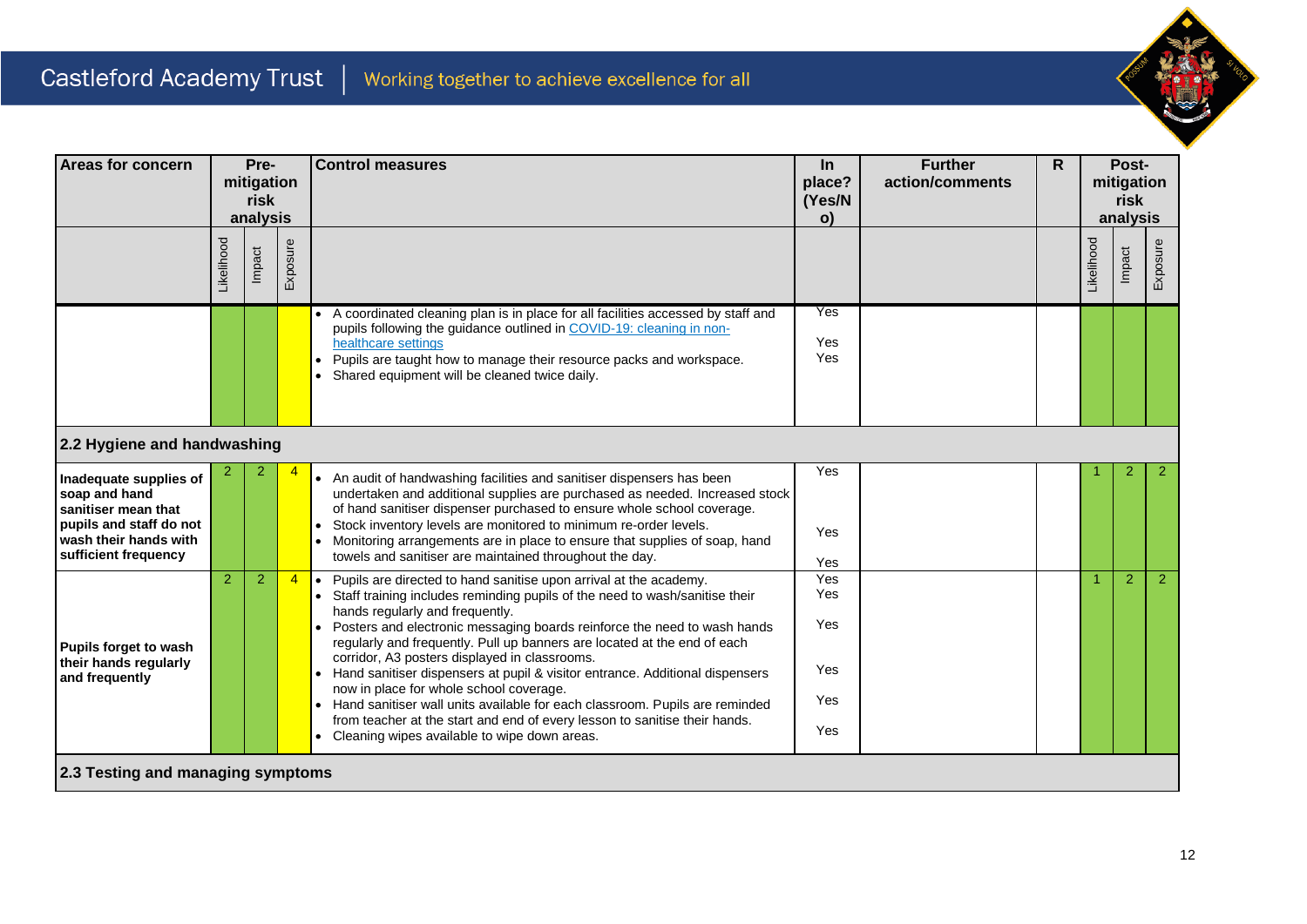

| <b>Areas for concern</b>                                                                                                           |                | Pre-<br>mitigation<br>risk<br>analysis |                | <b>Control measures</b>                                                                                                                                                                                                                                                                                                                                                                                                                                                                                                                                                                                                                                                                                                                                                                                                                                                                                                                                                                                                                                                                                                                                                                                                                                                                                         | In<br>place?<br>(Yes/N<br>o)                                | <b>Further</b><br>action/comments | $\mathsf{R}$ |                | Post-<br>mitigation<br>risk<br>analysis |                |
|------------------------------------------------------------------------------------------------------------------------------------|----------------|----------------------------------------|----------------|-----------------------------------------------------------------------------------------------------------------------------------------------------------------------------------------------------------------------------------------------------------------------------------------------------------------------------------------------------------------------------------------------------------------------------------------------------------------------------------------------------------------------------------------------------------------------------------------------------------------------------------------------------------------------------------------------------------------------------------------------------------------------------------------------------------------------------------------------------------------------------------------------------------------------------------------------------------------------------------------------------------------------------------------------------------------------------------------------------------------------------------------------------------------------------------------------------------------------------------------------------------------------------------------------------------------|-------------------------------------------------------------|-----------------------------------|--------------|----------------|-----------------------------------------|----------------|
|                                                                                                                                    | Likelihood     | Impact                                 | Exposure       |                                                                                                                                                                                                                                                                                                                                                                                                                                                                                                                                                                                                                                                                                                                                                                                                                                                                                                                                                                                                                                                                                                                                                                                                                                                                                                                 |                                                             |                                   |              | Likelihood     | Impact                                  | Exposure       |
| <b>Testing is not used</b><br>effectively to help<br>manage staffing levels<br>and support staff<br>wellbeing                      | $\overline{2}$ | $\overline{2}$                         | $\overline{4}$ | • In line with updated government guidance all pupils were offered one<br>asymptomatic test upon return to school in January 22.<br>• In line with updated DfE guidance, regular asymptomatic testing is no longer<br>required.<br>Staff must advise school if they show a positive result on an asymptomatic<br>test carried out home and must isolate in line with updated government<br>quidance.<br>Guidance on symptomatic testing has been published to all staff.<br>https://www.gov.uk/guidance/coronavirus-covid-19-getting-tested<br>https://www.gov.uk/coronavirus.<br>A small number of PCR tests have been provided to the academy so that they<br>can be given directly to staff and/or pupils who are symptomatic and have<br>barriers to accessing testing elsewhere<br>https://www.gov.uk/guidance/coronavirus-covid-19-getting-tested<br>The guidance will be explained to staff as part of the induction process (new<br>staff handbook appendix). Guidance has been displayed on HR noticeboard<br>and staffroom.<br>• Post-testing support is available via HR for staff through the school's health<br>provider - included in emails to all staff.<br>Pupils showing a positive result on an asymptomatic test carried out home<br>must isolate in line with updated government guidance. | Yes<br>Yes<br>Yes<br>Yes<br>Yes<br>Yes<br>Yes<br>Yes<br>Yes |                                   |              |                | $\overline{2}$                          | 2 <sup>2</sup> |
| <b>Infection transmission</b><br>within school due to<br>staff/pupils (or<br>members of their<br>household) displaying<br>symptoms | $\overline{2}$ | $\overline{3}$                         | 6              | • Robust collection and monitoring of absence data, including tracking return to<br>school dates, is in place.<br>Procedures are in place to deal with any pupil or staff displaying symptoms at<br>$\bullet$<br>school. This includes the use of testing for both staff and pupils and<br>appropriate action, in line with government guidance, should the tests prove<br>positive or negative. https://www.gov.uk/guidance/nhs-test-and-trace-how-it-<br>works#people-who-develop-symptoms-of-coronavirus<br>https://www.gov.uk/guidance/coronavirus-covid-19-getting-tested                                                                                                                                                                                                                                                                                                                                                                                                                                                                                                                                                                                                                                                                                                                                  | Yes<br>Yes<br>Yes                                           |                                   |              | $\overline{2}$ | 2                                       |                |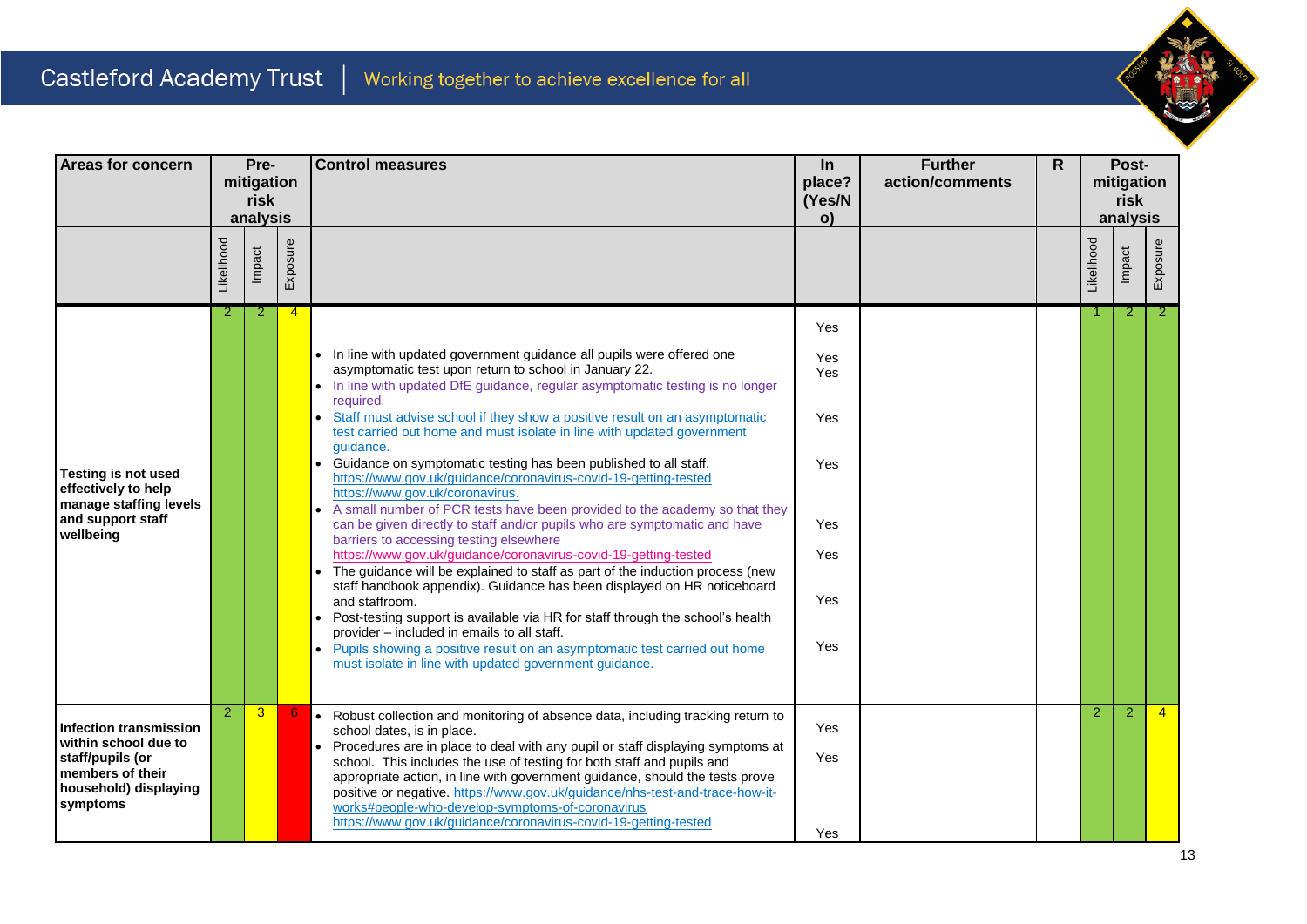

| Areas for concern                                                                                                                                                            |                | Pre-<br>mitigation<br>risk<br>analysis |                | <b>Control measures</b>                                                                                                                                                                                                                                                                                                                                                                                                                                                                                                                                                                                                                                                                                                                                                                                                                                                                                                                                                                                  | $\ln$<br>place?<br>(Yes/N<br>o) | <b>Further</b><br>action/comments | R |                      | Post-<br>mitigation<br>risk<br>analysis |                |
|------------------------------------------------------------------------------------------------------------------------------------------------------------------------------|----------------|----------------------------------------|----------------|----------------------------------------------------------------------------------------------------------------------------------------------------------------------------------------------------------------------------------------------------------------------------------------------------------------------------------------------------------------------------------------------------------------------------------------------------------------------------------------------------------------------------------------------------------------------------------------------------------------------------------------------------------------------------------------------------------------------------------------------------------------------------------------------------------------------------------------------------------------------------------------------------------------------------------------------------------------------------------------------------------|---------------------------------|-----------------------------------|---|----------------------|-----------------------------------------|----------------|
|                                                                                                                                                                              | Likelihood     | Impact                                 | Exposure       |                                                                                                                                                                                                                                                                                                                                                                                                                                                                                                                                                                                                                                                                                                                                                                                                                                                                                                                                                                                                          |                                 |                                   |   | Likelihood           | Impact                                  | Exposure       |
|                                                                                                                                                                              |                |                                        |                | Pupils, parents and staff will be aware of what steps to take if they, or any<br>$\bullet$<br>member of their household, displays symptoms.<br>https://www.gov.uk/government/publications/covid-19-stay-at-home-guidance<br>Staff and parents advised to be vigilant with symptoms and avoid attending<br>$\bullet$<br>school if staff or pupils display symptoms.<br>A record of any confirmed cases of Covid-19 in staff is reported to the trust<br>$\bullet$<br>and DfE.<br>In the event of a localised outbreak a record of any confirmed cases of Covid-<br>$\bullet$<br>19 in pupils is reported to the trust and Local Health Protection Team.<br>Where a member of staff has been diagnosed as having Covid-19 and there is<br>$\bullet$<br>reasonable evidence that the dangerous occurrence was caused by<br>occupational exposure, reporting obligations (RIDDOR) will be followed as<br>advised by Health & Safety Executive (HSE) -<br>https://www.hse.gov.uk/coronavirus/riddor/index.htm | Yes<br>Yes<br>Yes<br>Yes        |                                   |   |                      |                                         |                |
| Staff, pupils and<br>parents are not aware<br>of the school's<br>procedures (including<br>on self-isolation and<br>testing) should anyone<br>display symptoms of<br>COVID-19 | $\overline{2}$ | $\overline{2}$                         | $\overline{4}$ | Staff, pupils and parents have received clear communications informing them<br>$\bullet$<br>of current government guidance on the actions to take should anyone display<br>symptoms of COVID-19 and how this will be implemented in the school.<br>https://www.gov.uk/guidance/nhs-test-and-trace-how-it-works#people-who-<br>develop-symptoms-of-coronavirus<br>https://www.gov.uk/guidance/coronavirus-covid-19-getting-tested<br>An updated letter has been sent to parents explaining what action they need<br>to take in the event of coronavirus situations e.g. child symptoms, isolation,<br>testing positive, household symptoms.<br>This guidance has been explained to staff as part of the induction process.<br>Any updates or changes to this guidance are communicated in a timely and<br>effective way to all stakeholders.<br>Pupils eligible for free school meals that are isolating due to testing positive<br>are supported with meal vouchers whilst absent from school.           | Yes<br>Yes<br>Yes<br>Yes<br>Yes |                                   |   | $\blacktriangleleft$ | $\overline{2}$                          | 2 <sup>7</sup> |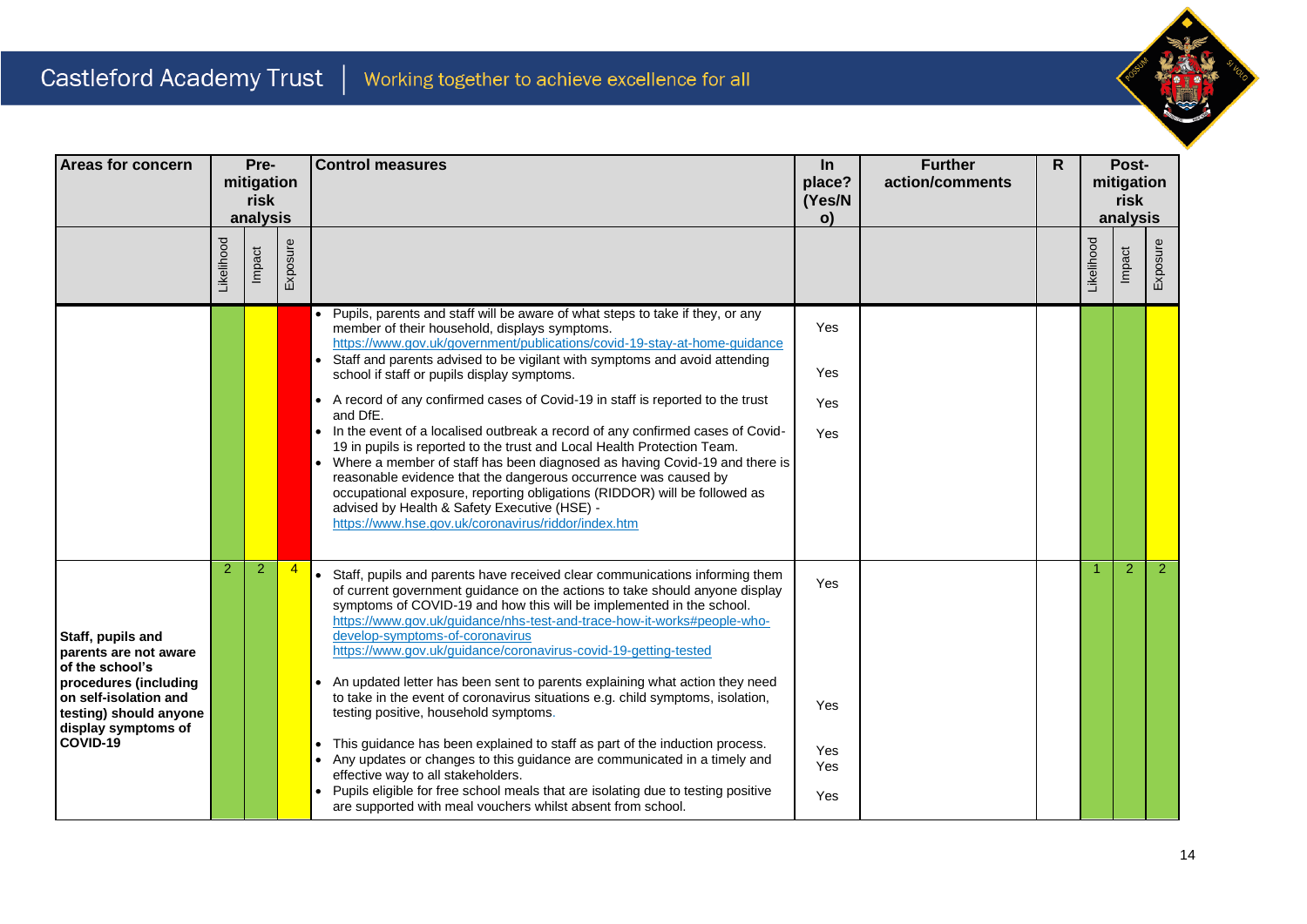

| <b>Areas for concern</b>                                                                                                                          |            | Pre-<br>mitigation<br>risk<br>analysis |                | <b>Control measures</b>                                                                                                                                                                                                                                                                                                                                                                                                                                                                                                                                                                                                                                                                                                                                                                                                                                                                                                                                                                                                                                                                                                                                                                                                                                                                                                                                                                                                                                                                                                                  | $\ln$<br>place?<br>(Yes/N<br>o)                      | <b>Further</b><br>action/comments | R |            | Post-<br>mitigation<br>risk<br>analysis |                |  |
|---------------------------------------------------------------------------------------------------------------------------------------------------|------------|----------------------------------------|----------------|------------------------------------------------------------------------------------------------------------------------------------------------------------------------------------------------------------------------------------------------------------------------------------------------------------------------------------------------------------------------------------------------------------------------------------------------------------------------------------------------------------------------------------------------------------------------------------------------------------------------------------------------------------------------------------------------------------------------------------------------------------------------------------------------------------------------------------------------------------------------------------------------------------------------------------------------------------------------------------------------------------------------------------------------------------------------------------------------------------------------------------------------------------------------------------------------------------------------------------------------------------------------------------------------------------------------------------------------------------------------------------------------------------------------------------------------------------------------------------------------------------------------------------------|------------------------------------------------------|-----------------------------------|---|------------|-----------------------------------------|----------------|--|
|                                                                                                                                                   | Likelihood | Impact                                 | Exposure       |                                                                                                                                                                                                                                                                                                                                                                                                                                                                                                                                                                                                                                                                                                                                                                                                                                                                                                                                                                                                                                                                                                                                                                                                                                                                                                                                                                                                                                                                                                                                          |                                                      |                                   |   | Likelihood | Impact                                  | Exposure       |  |
| Staff, pupils and<br>parents are not aware<br>of the school's<br>procedures should<br>there be a confirmed<br>case of COVID-19 in<br>the school   | 2          | 2                                      | $\overline{4}$ | • Staff, pupils and parents have received clear communications informing them<br>of current government guidance on confirmed cases of COVID-19 and how<br>this will be implemented in the school.<br>https://www.gov.uk/government/publications/covid-19-stay-at-home-guidance<br>• Contacts are no longer required to self-isolate or advised to take daily tests,<br>and contact tracing has ended.<br>This guidance has been explained to staff as part of the induction process.<br>$\bullet$<br>Any updates or changes to this guidance are communicated in a timely and<br>$\bullet$<br>effective way to all stakeholders.<br>Staff and pupils must advise school if they show a positive result on an<br>asymptomatic test carried out home and isolate in line with updated<br>government guidance.<br>The health status and attendance of every pupil is known and is regularly<br>updated so that provision can be planned in line with DFE guidance - Pupil<br>attendance tracker in place. Systems are in place to ensure the academy<br>maintains contact with vulnerable pupils who are self-isolating. Social workers<br>for vulnerable pupils are notified.<br>An updated letter has been sent to parents explaining what action they need<br>to take in the event of coronavirus situations e.g. child symptoms, isolation,<br>testing positive, household symptoms.<br>Pupils eligible for free school meals that are isolating due to testing positive<br>are supported with meal vouchers whilst absent from school. | Yes<br>Yes<br>Yes<br>Yes<br>Yes<br>Yes<br>Yes<br>Yes |                                   |   |            | 2                                       | 2 <sup>1</sup> |  |
| 2.4 First Aid/Designated Safeguarding Leads                                                                                                       |            |                                        |                |                                                                                                                                                                                                                                                                                                                                                                                                                                                                                                                                                                                                                                                                                                                                                                                                                                                                                                                                                                                                                                                                                                                                                                                                                                                                                                                                                                                                                                                                                                                                          |                                                      |                                   |   |            |                                         |                |  |
| The lack of availability<br>of designated First<br><b>Aiders and Designated</b><br><b>Safeguarding Leads</b><br>puts children's safety<br>at risk | 2          | 2                                      |                | • Collaborative arrangements for sharing staff with other schools in the locality<br>have been agreed.                                                                                                                                                                                                                                                                                                                                                                                                                                                                                                                                                                                                                                                                                                                                                                                                                                                                                                                                                                                                                                                                                                                                                                                                                                                                                                                                                                                                                                   | Yes                                                  |                                   |   |            | 2                                       | $\overline{2}$ |  |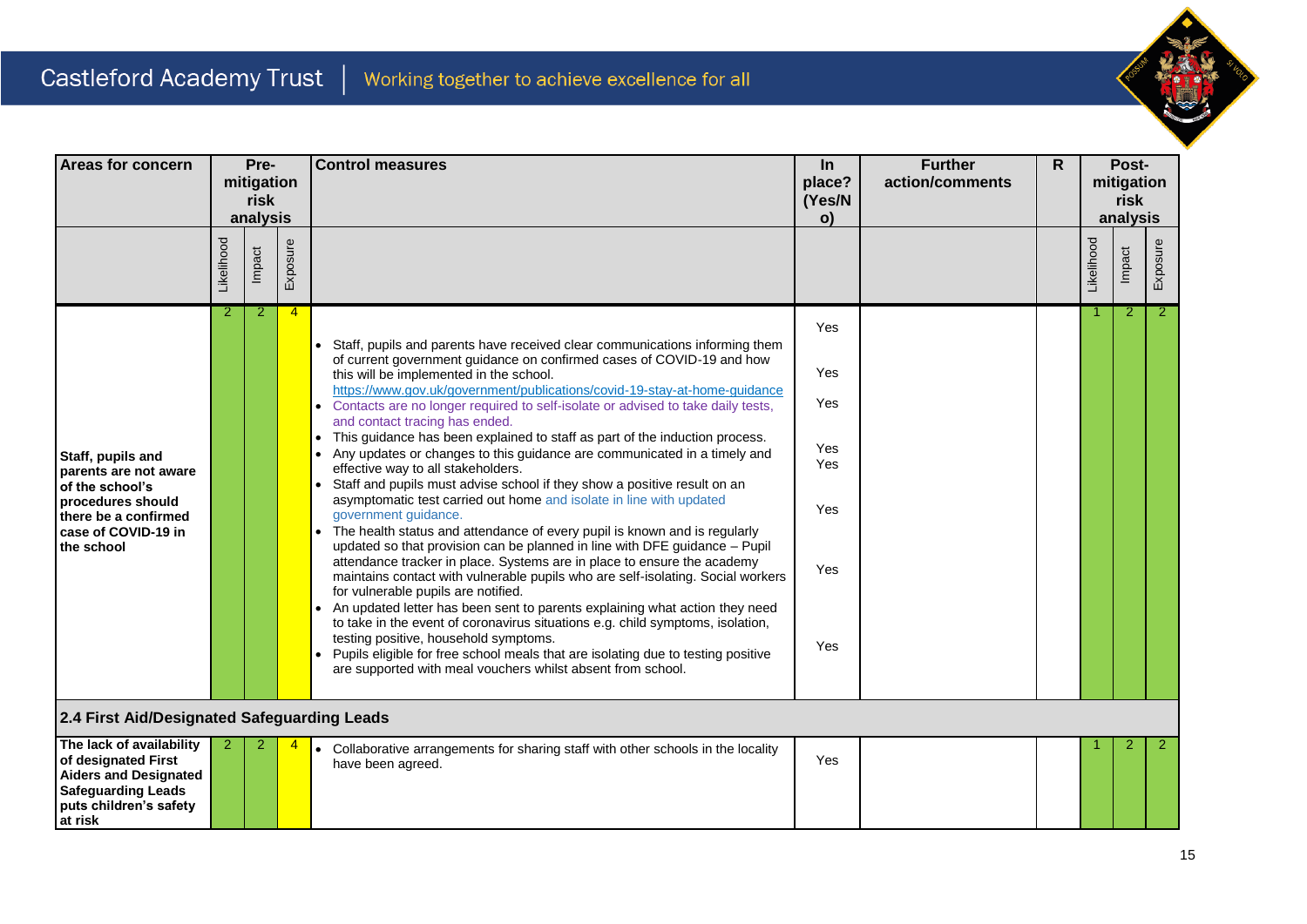

| Areas for concern                                                                                                                     |                | Pre-<br>mitigation<br>risk<br>analysis |          | <b>Control measures</b>                                                                                                                                                                                                                                                                                                                                                                                                                                                                                                                                                                                                                                                                   | $\ln$<br>place?<br>(Yes/N<br>o)        | <b>Further</b><br>action/comments | R. |                | Post-<br>mitigation<br>risk<br>analysis |                      |
|---------------------------------------------------------------------------------------------------------------------------------------|----------------|----------------------------------------|----------|-------------------------------------------------------------------------------------------------------------------------------------------------------------------------------------------------------------------------------------------------------------------------------------------------------------------------------------------------------------------------------------------------------------------------------------------------------------------------------------------------------------------------------------------------------------------------------------------------------------------------------------------------------------------------------------------|----------------------------------------|-----------------------------------|----|----------------|-----------------------------------------|----------------------|
|                                                                                                                                       | _ikelihood     | Impact                                 | Exposure |                                                                                                                                                                                                                                                                                                                                                                                                                                                                                                                                                                                                                                                                                           |                                        |                                   |    | Likelihood     | Impact                                  | Exposure             |
| 2.5 Medical rooms                                                                                                                     |                |                                        |          |                                                                                                                                                                                                                                                                                                                                                                                                                                                                                                                                                                                                                                                                                           |                                        |                                   |    |                |                                         |                      |
| Medical rooms are not<br>adequately equipped<br>or configured to<br>maintain infection<br>control                                     | 2              |                                        | 4        | • Additional rooms are designated for pupils with suspected COVID-19 whilst<br>collection is arranged.<br>An additional first aider on call to support with a suspected case of COVID-19.<br>Procedures are in place for medical rooms to be cleaned after suspected<br>COVID-19 cases, along with other affected areas, including toilets.<br>Symptoms are recorded and monitored to ensure adequate quarantining is in<br>place to reduce spread of infection.<br>• First aid staff are required to wear PPE and have been trained on how to put<br>on and how to remove PPE carefully to reduce contamination and also how to<br>dispose of them safely in line with the DfE guidance. | Yes<br><b>Yes</b><br>Yes<br>Yes<br>Yes |                                   |    |                | 2                                       | $\mathbf{2}^{\circ}$ |
| 2.6 Communication with parents                                                                                                        |                |                                        |          |                                                                                                                                                                                                                                                                                                                                                                                                                                                                                                                                                                                                                                                                                           |                                        |                                   |    |                |                                         |                      |
| Parents and carers are<br>not fully informed of<br>the health and safety<br>requirements of the<br>school                             |                | з                                      |          | • As part of the overall communications strategy, parents are kept up to date<br>with information, guidance and the school's expectations on a regular basis<br>using a range of communication tools.<br>• A COVID-19 section on the school website has been created and is regularly<br>updated.<br>• The risk assessment is available on the school website.                                                                                                                                                                                                                                                                                                                            | <b>Yes</b><br>Yes<br>Yes               |                                   |    | 2              | 2                                       | $\overline{4}$       |
| <b>Parents and carers</b><br>may not fully<br>understand their<br>responsibilities should<br>a child show<br>symptoms of COVID-<br>19 | $\overline{2}$ | 3                                      | 6        | Key messages in line with government guidance are reinforced on a regular<br>$\bullet$<br>basis through letters, emails and text messages.<br>Parents/carers issued with clear actions to take when displaying symptoms.<br>Reminders of the process will be reinforced at regular intervals.<br>$\bullet$<br>An updated letter has been sent to parents explaining what action they need<br>$\bullet$<br>to take in the event of coronavirus situations e.g. child symptoms, isolation,<br>testing positive, household symptoms.                                                                                                                                                         | Yes<br>Yes<br>Yes<br>Yes               |                                   |    | $\overline{2}$ | $\overline{2}$                          | 4 <sup>1</sup>       |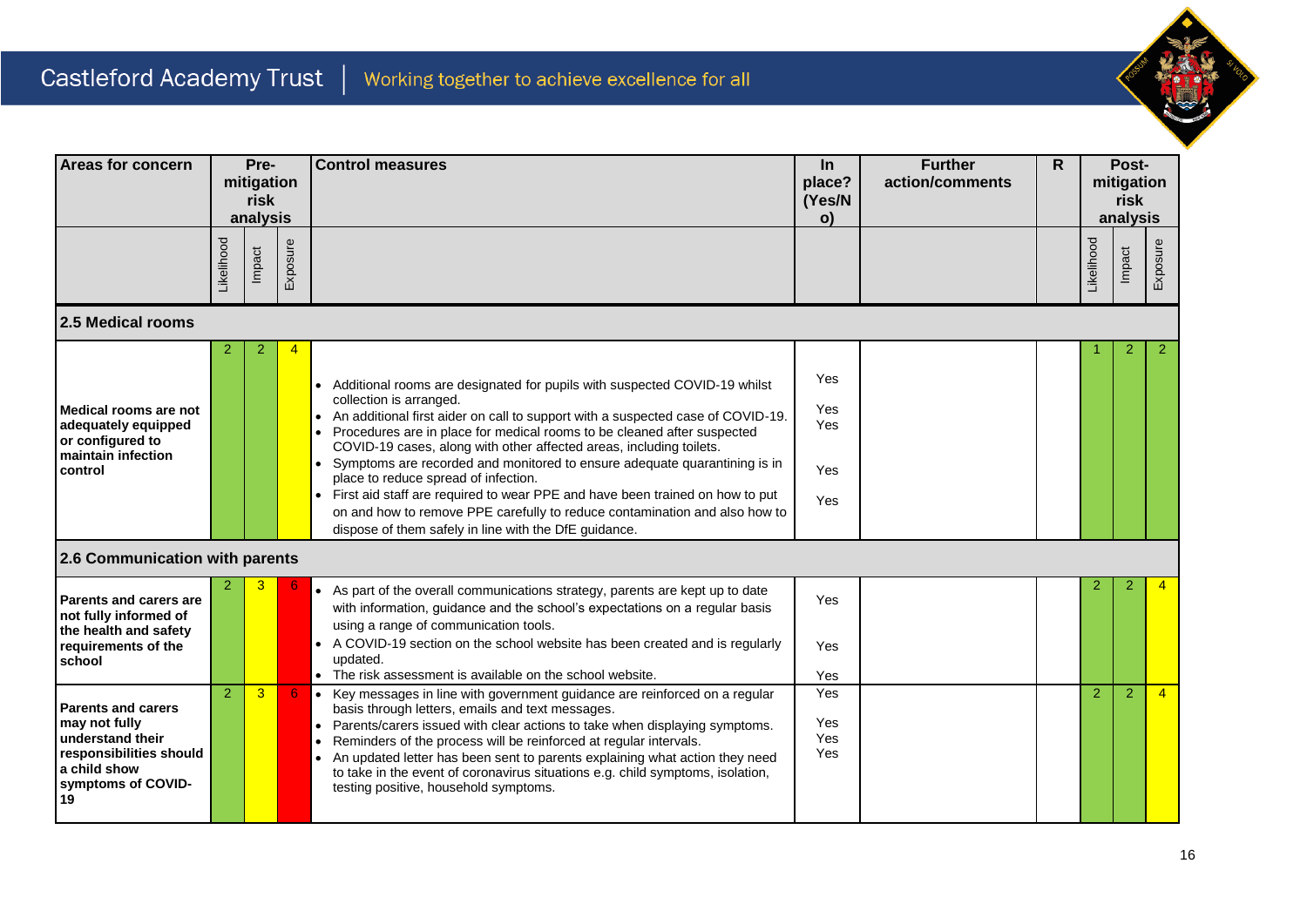

| Areas for concern                                                                                                 |            | Pre-<br>mitigation<br>risk<br>analysis |          | <b>Control measures</b>                                                                                                                                                                                                                                                                                                                                                                                                                                                                                                                                                                                                                                                                                                                                                                                                                                                                                                                                                                                                                                                                                                                                                                                                                                                                                                                                                     | $\ln$<br>place?<br>(Yes/N<br>$\mathbf{o}$ | <b>Further</b><br>action/comments | R. |            | Post-<br>mitigation<br>risk<br>analysis |                |
|-------------------------------------------------------------------------------------------------------------------|------------|----------------------------------------|----------|-----------------------------------------------------------------------------------------------------------------------------------------------------------------------------------------------------------------------------------------------------------------------------------------------------------------------------------------------------------------------------------------------------------------------------------------------------------------------------------------------------------------------------------------------------------------------------------------------------------------------------------------------------------------------------------------------------------------------------------------------------------------------------------------------------------------------------------------------------------------------------------------------------------------------------------------------------------------------------------------------------------------------------------------------------------------------------------------------------------------------------------------------------------------------------------------------------------------------------------------------------------------------------------------------------------------------------------------------------------------------------|-------------------------------------------|-----------------------------------|----|------------|-----------------------------------------|----------------|
|                                                                                                                   | Likelihood | Impact                                 | Exposure |                                                                                                                                                                                                                                                                                                                                                                                                                                                                                                                                                                                                                                                                                                                                                                                                                                                                                                                                                                                                                                                                                                                                                                                                                                                                                                                                                                             |                                           |                                   |    | Likelihood | Impact                                  | Exposure       |
| 2.7 Personal Protective Equipment (PPE)                                                                           |            |                                        |          |                                                                                                                                                                                                                                                                                                                                                                                                                                                                                                                                                                                                                                                                                                                                                                                                                                                                                                                                                                                                                                                                                                                                                                                                                                                                                                                                                                             |                                           |                                   |    |            |                                         |                |
| <b>Provision of PPE for</b><br>staff and pupils where<br>required is not in line<br>with government<br>quidelines |            |                                        |          | • Government guidance on wearing PPE is understood, communicated and<br>sufficient PPE has been procured:<br>https://www.gov.uk/government/publications/safe-working-in-education-<br>childcare-and-childrens-social-care/safe-working-in-education-childcare-and-<br>childrens-social-care-settings-including-the-use-of-personal-protective-<br>equipment-ppe<br>Those staff required to wear PPE have been trained on how to put on and<br>$\bullet$<br>how to remove PPE carefully to reduce contamination and also how to<br>dispose of them safely. - updated guidance: Additional PPE is no longer<br>required for regular, routine cleaning operations as part of an effective<br>hierarchy of controls. Additional PPE continues to be required for the cleaning<br>of areas following a suspected or confirmed case of coronavirus (COVID-19).<br>https://www.gov.uk/government/publications/wuhan-novel-coronavirus-<br>infection-prevention-and-control/covid-19-personal-protective-equipment-<br>ppe#main-changes-to-previous-guidance<br>Staff are reminded that wearing of gloves is not a substitute for good<br>$\bullet$<br>handwashing.<br>• Gloves and disinfectant spray will be available for staff to wipe down any<br>equipment or furniture, if a person coughs or sneezes on them.<br>• Lidded bins will be available for disposable face masks. | Yes<br>Yes<br>Yes<br>Yes<br>Yes           |                                   |    |            | 2                                       | $\overline{2}$ |
| <b>2.8 Medical Rooms</b>                                                                                          |            |                                        |          |                                                                                                                                                                                                                                                                                                                                                                                                                                                                                                                                                                                                                                                                                                                                                                                                                                                                                                                                                                                                                                                                                                                                                                                                                                                                                                                                                                             |                                           |                                   |    |            |                                         |                |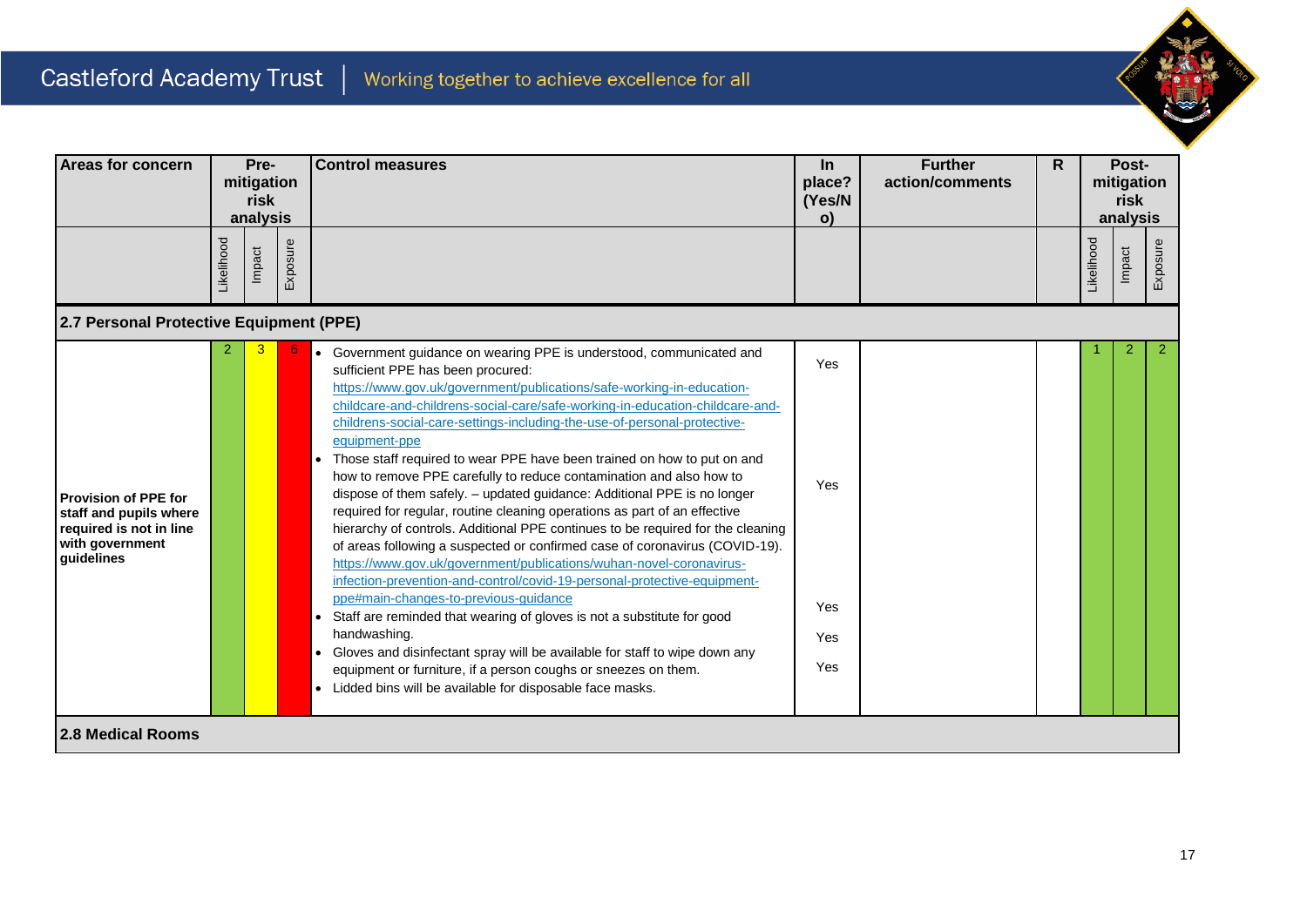

| <b>Areas for concern</b>                                                                                                                                               |            | Pre-<br>mitigation<br>risk<br>analysis |          | <b>Control measures</b>                                                                                                                                                                                                                                                                                                                                                                                                                                                                                                                                                                                                                                                                                                                                                                                                                                                                                       | $\ln$<br>place?<br>(Yes/N<br>$\mathsf{o}$ | <b>Further</b><br>action/comments | R |            | Post-<br>mitigation<br>risk<br>analysis |                |
|------------------------------------------------------------------------------------------------------------------------------------------------------------------------|------------|----------------------------------------|----------|---------------------------------------------------------------------------------------------------------------------------------------------------------------------------------------------------------------------------------------------------------------------------------------------------------------------------------------------------------------------------------------------------------------------------------------------------------------------------------------------------------------------------------------------------------------------------------------------------------------------------------------------------------------------------------------------------------------------------------------------------------------------------------------------------------------------------------------------------------------------------------------------------------------|-------------------------------------------|-----------------------------------|---|------------|-----------------------------------------|----------------|
|                                                                                                                                                                        | Likelihood | Impact                                 | Exposure |                                                                                                                                                                                                                                                                                                                                                                                                                                                                                                                                                                                                                                                                                                                                                                                                                                                                                                               |                                           |                                   |   | Likelihood | Impact                                  | Exposure       |
| The configuration of<br>medical rooms may<br>compromise social<br>distancing measures                                                                                  | 2          | 2                                      |          | For those pupils who are displaying symptoms of Covid-19, social distancing<br>$\bullet$<br>provisions are in place for First Aid.<br>Additional space is designated for pupils with symptoms associated with<br>COVID-19 whilst collection is arranged.<br>Procedures are in place for medical rooms to be cleaned after suspected<br>COVID-19 cases, along with other affected areas, including toilets.                                                                                                                                                                                                                                                                                                                                                                                                                                                                                                    | Yes<br>Yes<br>Yes                         |                                   |   | 1          | $\overline{2}$                          | $\overline{2}$ |
|                                                                                                                                                                        |            |                                        |          | 3. Continuing enhanced protection for pupils and staff with underlying health conditions                                                                                                                                                                                                                                                                                                                                                                                                                                                                                                                                                                                                                                                                                                                                                                                                                      |                                           |                                   |   |            |                                         |                |
| 3.1 Pupils with underlying health issues                                                                                                                               |            |                                        |          |                                                                                                                                                                                                                                                                                                                                                                                                                                                                                                                                                                                                                                                                                                                                                                                                                                                                                                               |                                           |                                   |   |            |                                         |                |
|                                                                                                                                                                        | 2          |                                        |          | Parents have been provided with clear guidance and this is reinforced on a<br>$\bullet$<br>regular basis.                                                                                                                                                                                                                                                                                                                                                                                                                                                                                                                                                                                                                                                                                                                                                                                                     | Yes                                       |                                   |   |            | 2                                       | $\overline{2}$ |
| <b>Pupils with underlying</b><br>health issues or those<br>who are shielding are<br>not identified and so<br>measures have not<br>been put in place to<br>protect them |            |                                        |          | Parents have been asked to make the school aware of pupils' underlying<br>health conditions and the school has sought to ensure that the appropriate<br>quidance has been acted upon.<br>The school, and parents are clear about the definitions and associated<br>mitigating strategies in relation to people who are classed as clinically<br>vulnerable and clinically extremely vulnerable.<br>https://www.gov.uk/government/publications/guidance-on-shielding-and-<br>protecting-extremely-vulnerable-persons-from-covid-19/guidance-on-<br>shielding-and-protecting-extremely-vulnerable-persons-from-covid-19<br>Schools have a regularly updated register of pupils with underlying health<br>conditions.<br>The health status and attendance of every pupil is known and is regularly<br>updated so that provision can be planned in line with DFE guidance - Pupil<br>attendance tracker in place. | Yes<br>Yes<br>Yes<br>Yes                  |                                   |   |            |                                         |                |
| 3.2 Staff with underlying health issues                                                                                                                                |            |                                        |          |                                                                                                                                                                                                                                                                                                                                                                                                                                                                                                                                                                                                                                                                                                                                                                                                                                                                                                               |                                           |                                   |   |            |                                         |                |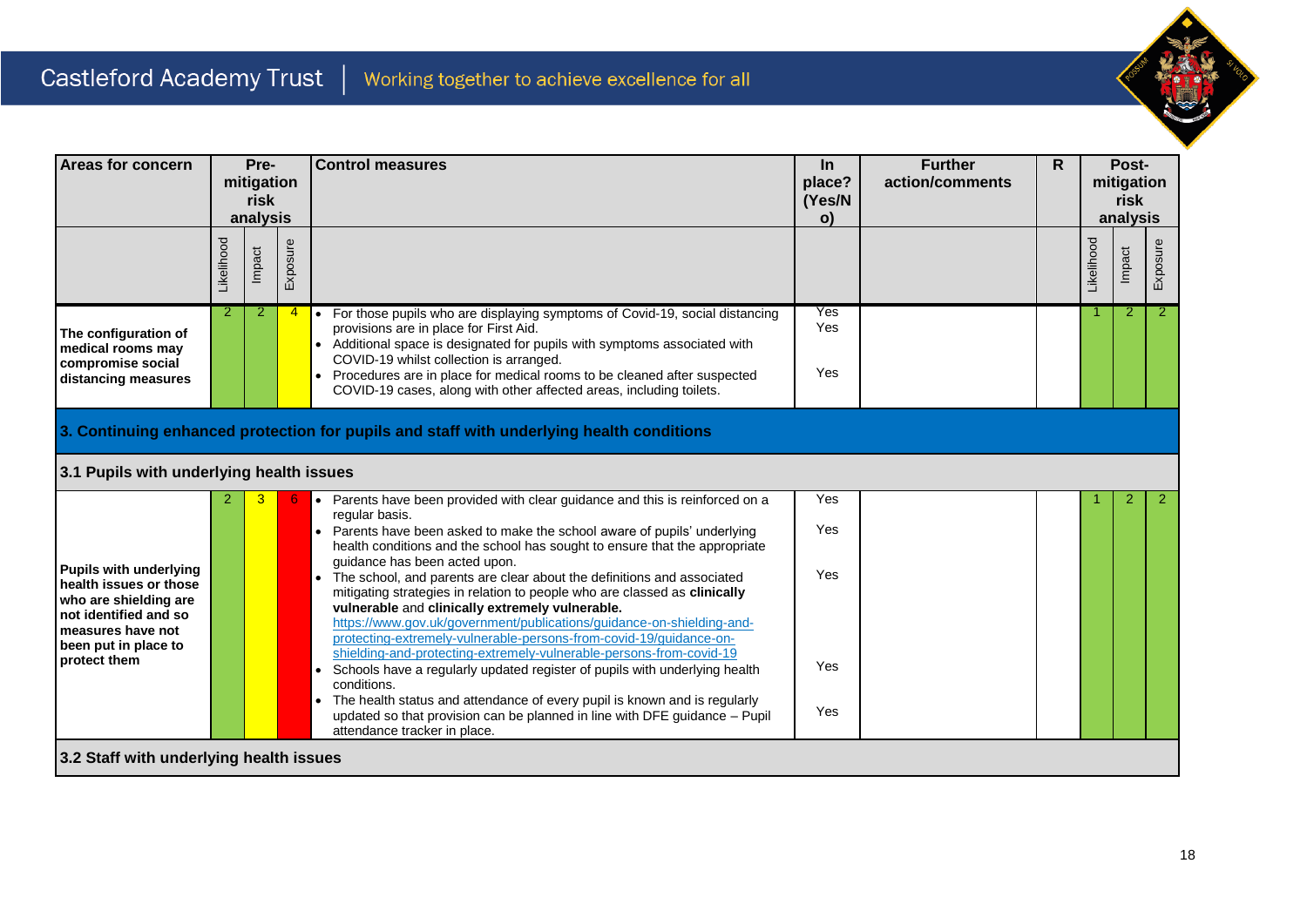

| <b>Areas for concern</b>                                                                                                                                              |                | Pre-<br>mitigation<br>risk<br>analysis |          | <b>Control measures</b>                                                                                                                                                                                                                                                                                                                                                                                                                                                                                                                                                                                                                                                                                                                                                                                                                                                                                                                                                                                                                                                                                                                                                                                                                                                                                                                                                                                                                                                                                                                                                                                                                                                                                                                                                                                                                                                                                                                                                                                                                                                                                | In<br>place?<br>(Yes/N<br>$\mathbf{o}$ | <b>Further</b><br>action/comments | $\mathsf{R}$ |            | Post-<br>mitigation<br>risk<br>analysis |                |
|-----------------------------------------------------------------------------------------------------------------------------------------------------------------------|----------------|----------------------------------------|----------|--------------------------------------------------------------------------------------------------------------------------------------------------------------------------------------------------------------------------------------------------------------------------------------------------------------------------------------------------------------------------------------------------------------------------------------------------------------------------------------------------------------------------------------------------------------------------------------------------------------------------------------------------------------------------------------------------------------------------------------------------------------------------------------------------------------------------------------------------------------------------------------------------------------------------------------------------------------------------------------------------------------------------------------------------------------------------------------------------------------------------------------------------------------------------------------------------------------------------------------------------------------------------------------------------------------------------------------------------------------------------------------------------------------------------------------------------------------------------------------------------------------------------------------------------------------------------------------------------------------------------------------------------------------------------------------------------------------------------------------------------------------------------------------------------------------------------------------------------------------------------------------------------------------------------------------------------------------------------------------------------------------------------------------------------------------------------------------------------------|----------------------------------------|-----------------------------------|--------------|------------|-----------------------------------------|----------------|
|                                                                                                                                                                       | Likelihood     | Impact                                 | Exposure |                                                                                                                                                                                                                                                                                                                                                                                                                                                                                                                                                                                                                                                                                                                                                                                                                                                                                                                                                                                                                                                                                                                                                                                                                                                                                                                                                                                                                                                                                                                                                                                                                                                                                                                                                                                                                                                                                                                                                                                                                                                                                                        |                                        |                                   |              | Likelihood | Impact                                  | Exposure       |
| <b>Staff with underlying</b><br>health issues or those<br>who are shielding are<br>not identified and so<br>measures have not<br>been put in place to<br>protect them | $\overline{2}$ | 3                                      |          | • In line with DfE operational guidance all staff who are clinically extremely<br>vulnerable (included on shielding patient list) are no longer advised to shield.<br>https://www.gov.uk/government/publications/guidance-on-shielding-and-<br>protecting-extremely-vulnerable-persons-from-covid-19/guidance-on-<br>shielding-and-protecting-extremely-vulnerable-persons-from-covid-19<br>Individual risk assessments for staff who are clinically extremely vulnerable<br>$\bullet$<br>have been updated prior to returning and adjustments have been made to<br>support them in their role.<br>HR will liaise with individual staff members who are clinically vulnerable<br>(including staff who are pregnant) to update their individual risk assessment to<br>support them in their role.<br>https://www.gov.uk/government/publications/guidance-on-shielding-and-<br>protecting-extremely-vulnerable-persons-from-covid-19/guidance-on-<br>shielding-and-protecting-extremely-vulnerable-persons-from-covid-19<br>Members of staff with underlying health conditions have been asked to seek<br>and act on the advice of their GP/consultant/midwife or current government<br>advice. https://www.gov.uk/government/publications/guidance-on-shielding-<br>and-protecting-extremely-vulnerable-persons-from-covid-19/guidance-on-<br>shielding-and-protecting-extremely-vulnerable-persons-from-covid-19<br>Pregnant women are in the 'clinically vulnerable' category and are generally<br>$\bullet$<br>advised to follow the above advice, which applies to all staff in schools. A risk<br>assessment will be conducted for pregnant women in line with the<br>Management of Health and Safety at Work Regulations 1999 (MHSW).<br>The Royal College of Obstetrics and Gynaecology (RCOG) has published<br>occupational health advice for employers and pregnant women<br>(https://www.rcog.org.uk/en/guidelines-guidelines/coronavirus-pregnancy/).<br>This document includes advice for women from 26 weeks gestation or with<br>underlying health conditions who may be at greater risk. | Yes<br>Yes<br>Yes<br>Yes<br>Yes<br>Yes |                                   |              |            | 2                                       | $\overline{2}$ |

**4. Enhancing mental health support for pupils and staff**

**4.1 Mental health & wellbeing concerns – pupils**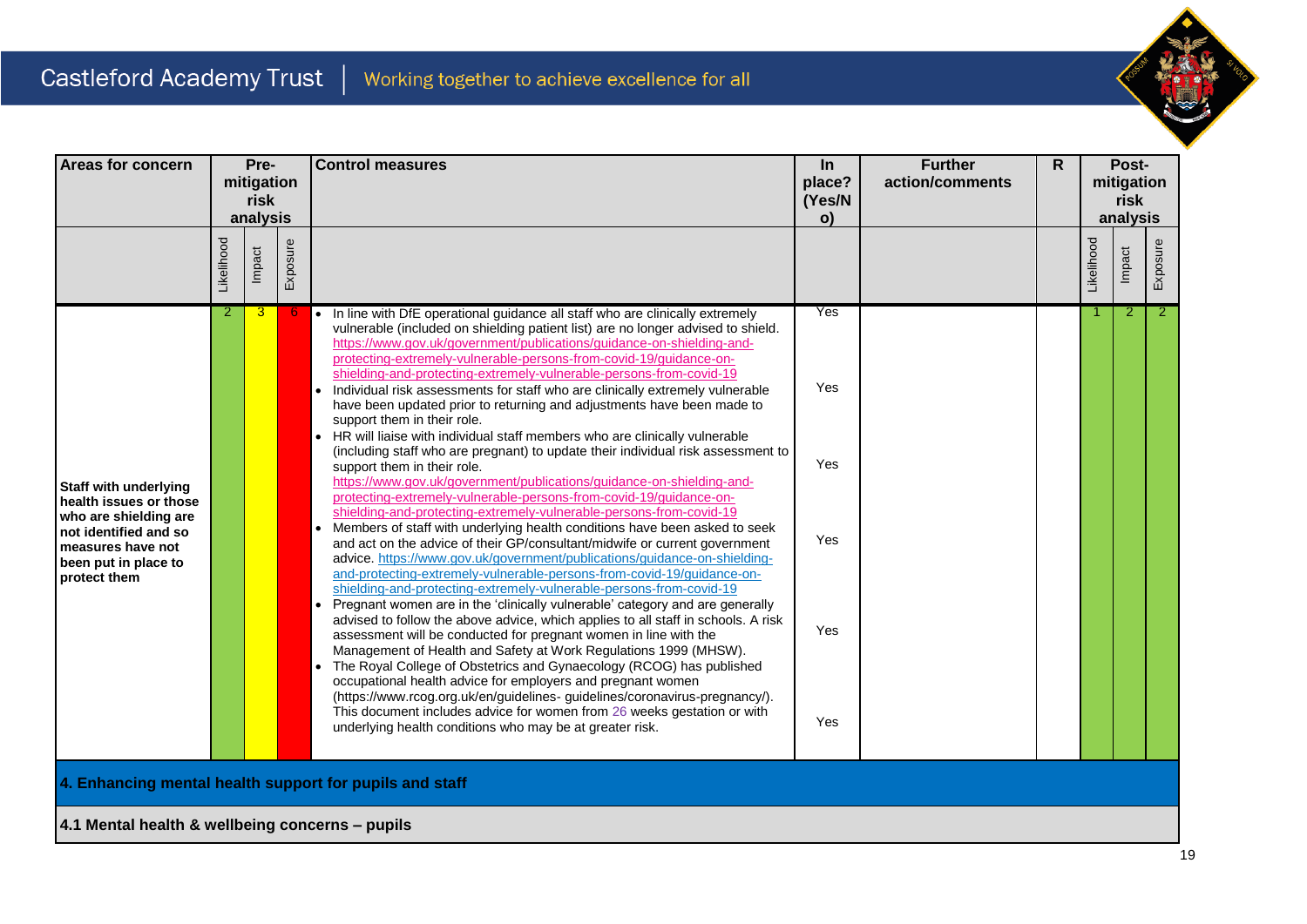

| <b>Areas for concern</b>                                        |            | Pre-<br>mitigation<br>risk<br>analysis |          | <b>Control measures</b>                                                                                                                                                                                                                                                                                                                                                                                                                                                                                       | In<br>place?<br>(Yes/N<br>o)           | <b>Further</b><br>action/comments | $\mathsf{R}$ |                | Post-<br>mitigation<br>risk<br>analysis |                |
|-----------------------------------------------------------------|------------|----------------------------------------|----------|---------------------------------------------------------------------------------------------------------------------------------------------------------------------------------------------------------------------------------------------------------------------------------------------------------------------------------------------------------------------------------------------------------------------------------------------------------------------------------------------------------------|----------------------------------------|-----------------------------------|--------------|----------------|-----------------------------------------|----------------|
|                                                                 | Likelihood | Impact                                 | Exposure |                                                                                                                                                                                                                                                                                                                                                                                                                                                                                                               |                                        |                                   |              | Likelihood     | Impact                                  | Exposure       |
| Pupils' mental health                                           | 2          | 3                                      |          | • Wellbeing plan is in place for all pupils. All pupils are aware of Step-Up<br>provision whilst in school.<br>• In line with updated DfE guidance, face coverings are no longer advised for<br>pupils, staff and visitors in the classrooms or communal areas.<br>• Where staff and pupils would benefit from the reassurance of face coverings,<br>these can be worn if they wish to do so.<br>• Form teachers continue to monitor pastoral welfare of pupils and refer as                                  | <b>Yes</b><br>Yes<br>Yes               |                                   |              | $\overline{2}$ | 2                                       | $\overline{4}$ |
| has been adversely<br>affected by the COVID-<br>19 crisis       |            |                                        |          | appropriate.<br>Information shared regarding potentially vulnerable pupils via CPOMS.<br>$\bullet$<br>There are sufficient numbers of trained staff available to support pupils with<br>mental health issues.<br>There is access to designated staff for all pupils who wish to talk to someone<br>about wellbeing/mental health.<br>Wellbeing/mental health will be discussed in pupil briefings.<br>$\bullet$<br>• Links to online resources and toolkits emailed to parents to support pupil<br>wellbeing. | Yes<br>Yes<br>Yes<br>Yes<br>Yes<br>Yes |                                   |              |                |                                         |                |
| 4.2 Mental health & wellbeing concerns - staff                  |            |                                        |          |                                                                                                                                                                                                                                                                                                                                                                                                                                                                                                               |                                        |                                   |              |                |                                         |                |
| The mental health of<br>staff has been<br>adversely affected by |            | 3                                      |          | . In line with updated DfE guidance, face coverings are no longer advised for<br>pupils, staff and visitors in the classrooms or communal areas.<br>• Where staff and pupils would benefit from the reassurance of face coverings,<br>these can be worn if they wish to do so.<br>• Staff are encouraged to focus on their wellbeing - links to online resources<br>and toolkits emailed to staff to support wellbeing.<br>• Line managers are proactive in discussing wellbeing with the staff that they     | Yes<br>Yes<br>Yes<br>Yes               |                                   |              |                | 2                                       |                |
| the COVID-19                                                    |            |                                        |          | manage, including their workload.<br>Staff briefings/training on wellbeing are provided.<br>Staff have been signposted to useful websites and resources.<br>$\bullet$                                                                                                                                                                                                                                                                                                                                         | Yes                                    |                                   |              |                |                                         |                |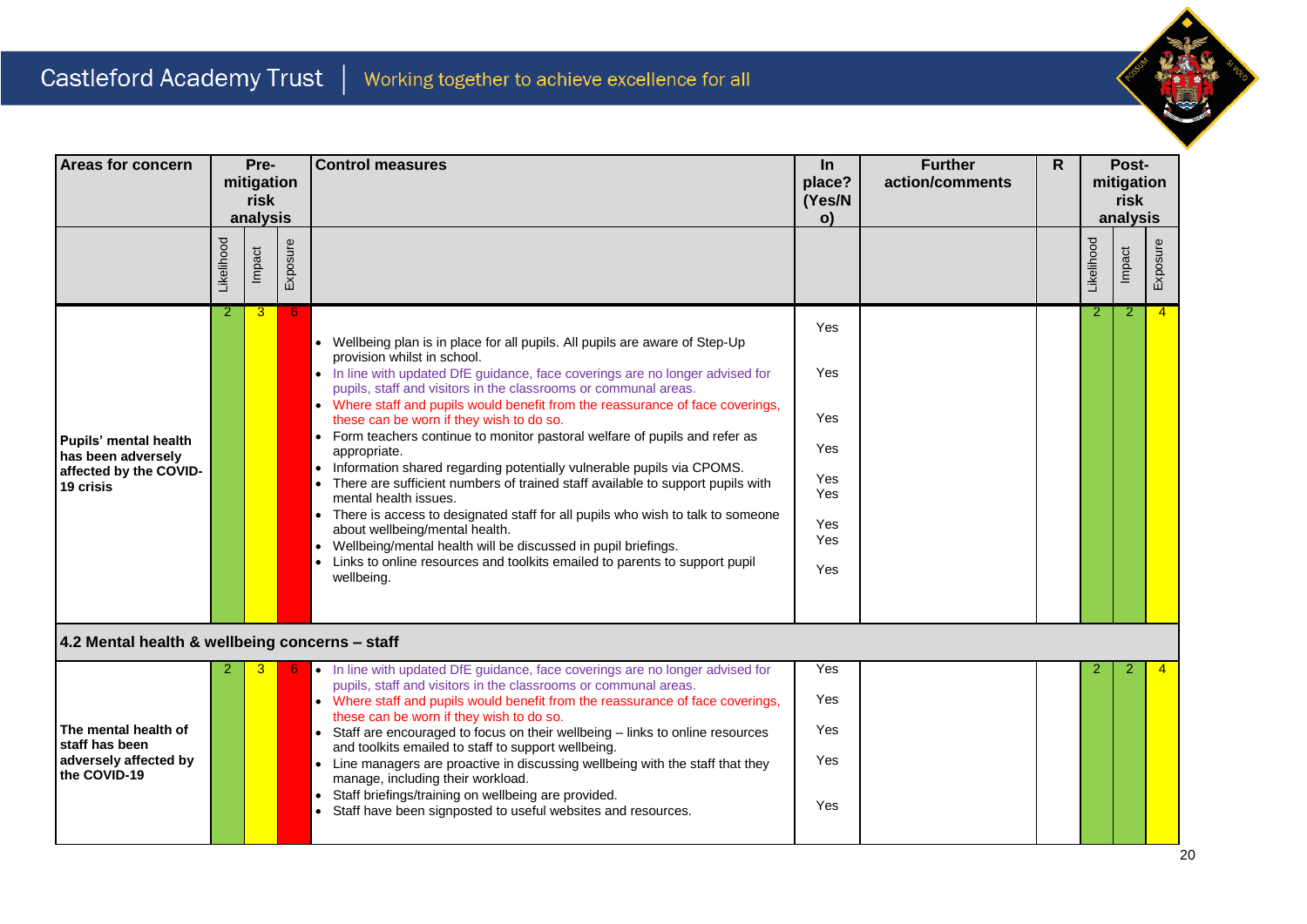

| Areas for concern                                |                | Pre-<br>mitigation<br>risk<br>analysis |          | <b>Control measures</b>                                                                                                                                                                     | In<br>place?<br>(Yes/N<br>o) | <b>Further</b><br>action/comments | $\mathsf{R}$ |                | Post-<br>mitigation<br>risk<br>analysis |                |
|--------------------------------------------------|----------------|----------------------------------------|----------|---------------------------------------------------------------------------------------------------------------------------------------------------------------------------------------------|------------------------------|-----------------------------------|--------------|----------------|-----------------------------------------|----------------|
|                                                  | Likelihood     | Impact                                 | Exposure |                                                                                                                                                                                             |                              |                                   |              | Likelihood     | Impact                                  | Exposure       |
|                                                  |                |                                        |          | Calendared quality assurance processes adjusted/reduce to reduce staff<br>anxiety/workload pressures.                                                                                       | Yes                          |                                   |              |                |                                         |                |
|                                                  | $\overline{2}$ | 3                                      | 6        | Staff working from home due to self-isolation have regular catch-ups with line<br>$\bullet$<br>managers.<br>$\bullet$                                                                       | Yes<br>Yes                   |                                   |              | $\overline{2}$ | $\overline{2}$                          | $\overline{4}$ |
| <b>Working from home</b><br>can adversely affect |                |                                        |          | Staff are encouraged to speak regularly with colleagues, take regular breaks<br>and exercise.<br>Appropriate work plans have been agreed with support provided where                        | Yes                          |                                   |              |                |                                         |                |
| mental health                                    |                |                                        |          | necessary.<br>• A strategic staffing meeting ensures that potential staff issues are highlighted<br>and the necessary support put in place.                                                 | Yes                          |                                   |              |                |                                         |                |
|                                                  |                |                                        |          | Teaching staff working from home will provide remote learning for pupils.<br>$\bullet$<br>$\bullet$<br>HR team available to support staff - targeted staff well-being calls.                | Yes<br>Yes                   |                                   |              |                |                                         |                |
| 4.3 Bereavement support                          |                |                                        |          |                                                                                                                                                                                             |                              |                                   |              |                |                                         |                |
| <b>Pupils and staff are</b>                      |                | 3                                      |          | The school will continue to operate 'Step Up' to support pupils with their<br>emotional and mental wellbeing.                                                                               | Yes                          |                                   |              | 2              | 2                                       |                |
| grieving because of<br>loss of friends or        |                |                                        |          | The school has access to trained staff who can deliver bereavement<br>counselling and support.<br>Support is requested from other organisations when necessary as                           | Yes<br>Yes                   |                                   |              |                |                                         |                |
| family                                           |                |                                        |          | appropriate.                                                                                                                                                                                |                              |                                   |              |                |                                         |                |
| 5. Operational issues                            |                |                                        |          |                                                                                                                                                                                             |                              |                                   |              |                |                                         |                |
| 5.1 Review of fire procedures                    |                |                                        |          |                                                                                                                                                                                             |                              |                                   |              |                |                                         |                |
| Fire procedures are                              |                |                                        |          | Fire procedures have been reviewed and revised where required, due to:<br>Reduced numbers of pupils/staff<br>$\circ$                                                                        | Yes                          |                                   |              |                | 2                                       | $\overline{2}$ |
| not appropriate to<br>cover new<br>arrangements  |                |                                        |          | Possible absence of fire marshals<br>$\circ$<br>Staff and pupils have been briefed on any new evacuation procedures.<br>Incident controller and fire marshals have been trained and briefed | Yes                          |                                   |              |                |                                         |                |
|                                                  |                |                                        |          | appropriately.                                                                                                                                                                              | Yes                          |                                   |              |                |                                         |                |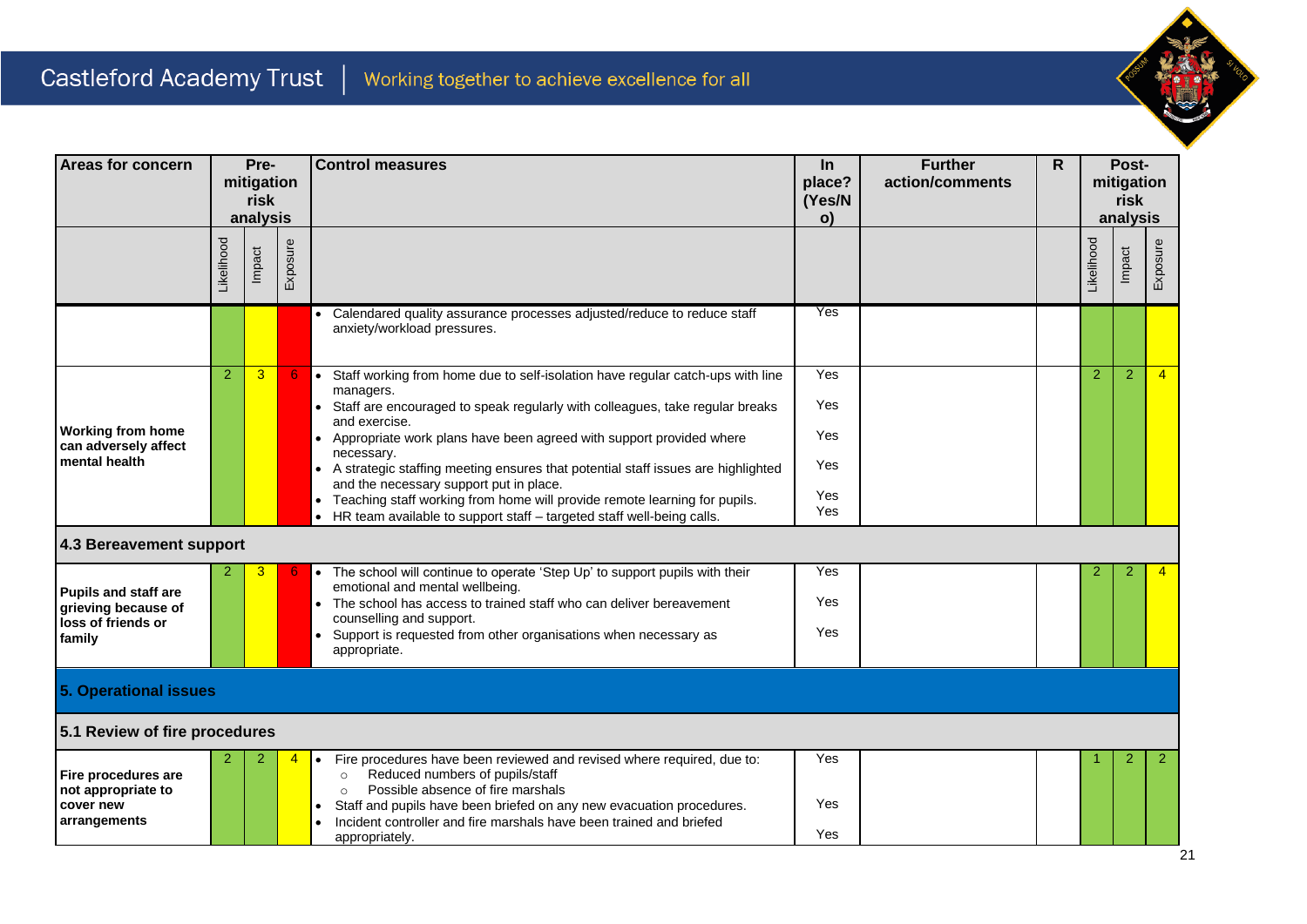

| Areas for concern                                                                                                                  | Pre-<br>mitigation<br>risk<br>analysis |        |                | <b>Control measures</b>                                                                                                                                                                                                                                                                                                                                                                                                                                                                                                                                                                                                                                                                                                                                                                                                                                                                                                                                                                                                                                                                                                                                                                                                                                                                                                                                                                                                 | <b>In</b><br>place?<br>(Yes/N<br>o)           | <b>Further</b><br>action/comments | R |            | Post-<br>mitigation<br>risk<br>analysis |                      |
|------------------------------------------------------------------------------------------------------------------------------------|----------------------------------------|--------|----------------|-------------------------------------------------------------------------------------------------------------------------------------------------------------------------------------------------------------------------------------------------------------------------------------------------------------------------------------------------------------------------------------------------------------------------------------------------------------------------------------------------------------------------------------------------------------------------------------------------------------------------------------------------------------------------------------------------------------------------------------------------------------------------------------------------------------------------------------------------------------------------------------------------------------------------------------------------------------------------------------------------------------------------------------------------------------------------------------------------------------------------------------------------------------------------------------------------------------------------------------------------------------------------------------------------------------------------------------------------------------------------------------------------------------------------|-----------------------------------------------|-----------------------------------|---|------------|-----------------------------------------|----------------------|
|                                                                                                                                    | Likelihood                             | Impact | Exposure       |                                                                                                                                                                                                                                                                                                                                                                                                                                                                                                                                                                                                                                                                                                                                                                                                                                                                                                                                                                                                                                                                                                                                                                                                                                                                                                                                                                                                                         |                                               |                                   |   | Likelihood | Impact                                  | Exposure             |
| Fire marshals absent<br>due to self-isolation                                                                                      | 2                                      | 2      | $\overline{4}$ | An additional staff rota is in place for fire marshals to cover any absences and<br>$\bullet$<br>staff have been briefed accordingly.                                                                                                                                                                                                                                                                                                                                                                                                                                                                                                                                                                                                                                                                                                                                                                                                                                                                                                                                                                                                                                                                                                                                                                                                                                                                                   | Yes                                           |                                   |   |            | 2                                       | $\overline{2}$       |
| <b>Statutory compliance</b><br>has not been<br>completed due to the<br>availability of<br>contractors during<br><b>lockdown</b>    | $\blacktriangleleft$                   | -1     |                | All statutory compliance is up to date.<br>$\bullet$                                                                                                                                                                                                                                                                                                                                                                                                                                                                                                                                                                                                                                                                                                                                                                                                                                                                                                                                                                                                                                                                                                                                                                                                                                                                                                                                                                    | Yes                                           |                                   |   | 1          | -1                                      | $\blacktriangleleft$ |
| 5.2 Contractors working on the school site                                                                                         |                                        |        |                |                                                                                                                                                                                                                                                                                                                                                                                                                                                                                                                                                                                                                                                                                                                                                                                                                                                                                                                                                                                                                                                                                                                                                                                                                                                                                                                                                                                                                         |                                               |                                   |   |            |                                         |                      |
| <b>External agencies and</b><br>contractors on-site<br>whilst school is in<br>operation may pose a<br>risk to infection<br>control |                                        |        |                | • An assessment has been carried out to see if any additional control measures<br>are required to keep staff, pupils and contractors safe.<br>• Assurances have been sought from the contractors that all staff attending the<br>setting will be in good health (symptom-free) and that contractors have<br>procedures in place to minimise the risk of transmission.<br>Alternative arrangements have been considered such as using a different<br>$\bullet$<br>entrance for contractors and organising classes so that contractors and<br>staff/pupils are kept apart.<br>• In line with updated DfE guidance, face coverings are no longer advised for<br>pupils, staff and visitors in the classrooms or communal areas.<br>• Where staff and pupils would benefit from the reassurance of face coverings,<br>these can be worn if they wish to do so.<br>In addition to arrangements for COVID-19, normal contractor procedures are<br>being applied and have been updated in light of COVID-19 (including<br>contractor risk assessments and method statements, and contractor<br>induction).<br>Individual risk assessments are in place for education activities requiring<br>external staffing to implement provision E.g. Music tuition, Forest schools etc.<br>Ensuring that the provision only takes place in line with the other controls<br>highlighted above alongside the relevant associated guidance. | Yes<br>Yes<br>Yes<br>Yes<br>Yes<br>Yes<br>Yes |                                   |   |            |                                         | $\overline{2}$       |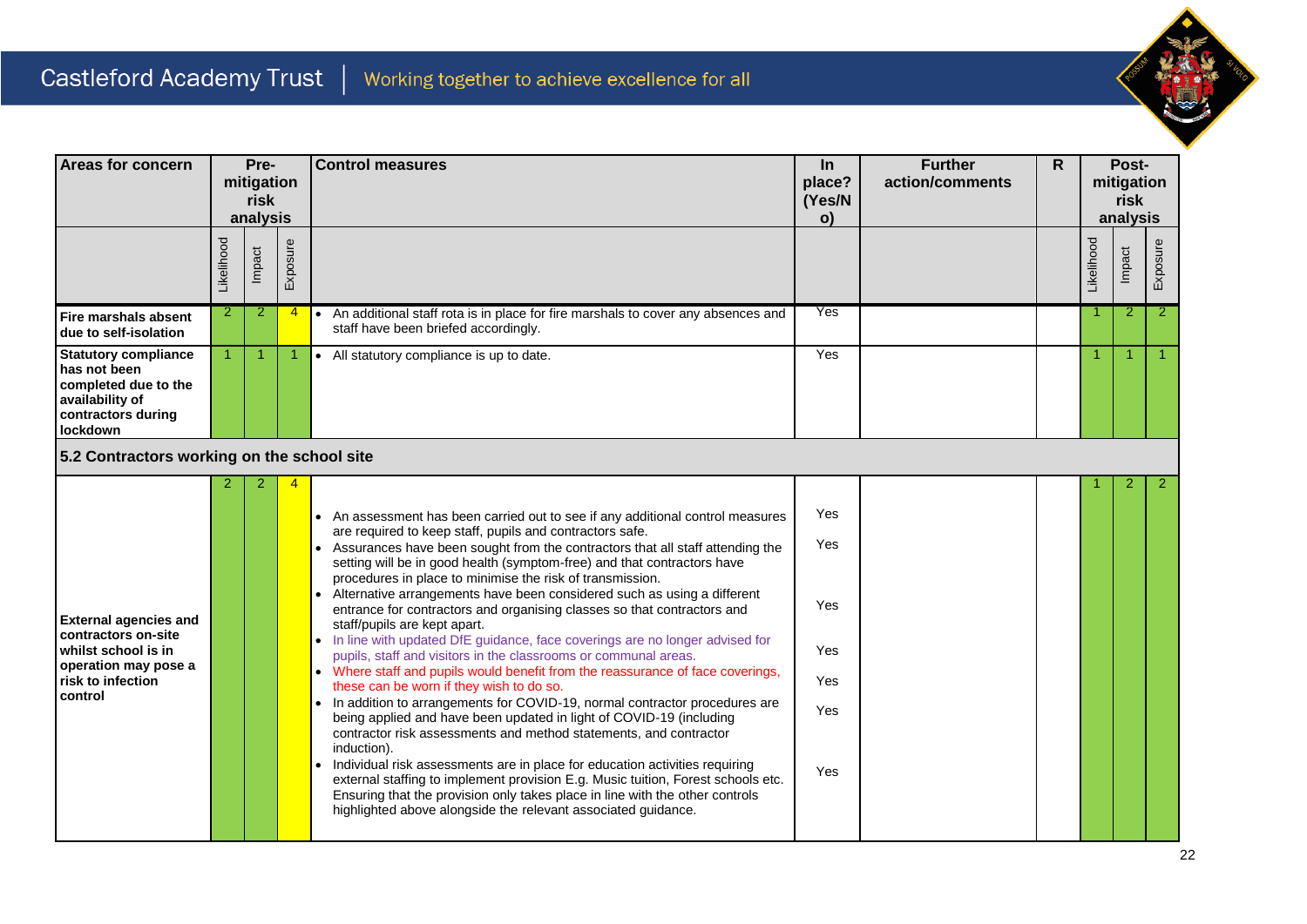

| <b>Areas for concern</b>                                                                                                                         | Pre-<br>mitigation<br>risk<br>analysis |        |          |                                                                                                                                                                                                                                                                                                                                                                               | <b>Control measures</b> | $\ln$<br>place?<br>(Yes/N<br>o) | <b>Further</b><br>action/comments | $\mathsf{R}$ | mitigation<br>analysis | Post-<br>risk |
|--------------------------------------------------------------------------------------------------------------------------------------------------|----------------------------------------|--------|----------|-------------------------------------------------------------------------------------------------------------------------------------------------------------------------------------------------------------------------------------------------------------------------------------------------------------------------------------------------------------------------------|-------------------------|---------------------------------|-----------------------------------|--------------|------------------------|---------------|
|                                                                                                                                                  | Likelihood                             | Impact | Exposure |                                                                                                                                                                                                                                                                                                                                                                               |                         |                                 |                                   | Likelihood   | Impact                 | Exposure      |
|                                                                                                                                                  |                                        |        |          | The use of remote and virtual meetings should take place where multiple<br>outside agencies are involved. Where this is not possible, the number of<br>people should be limited with notes submitted in advance.                                                                                                                                                              | Yes                     |                                 |                                   |              |                        |               |
| 6. Finance                                                                                                                                       |                                        |        |          |                                                                                                                                                                                                                                                                                                                                                                               |                         |                                 |                                   |              |                        |               |
| 6.1 Costs of the school's response to COVID-19                                                                                                   |                                        |        |          |                                                                                                                                                                                                                                                                                                                                                                               |                         |                                 |                                   |              |                        |               |
| The costs of additional<br>measures and<br>enhanced services to<br>address COVID-19<br>places the school in<br>financial difficulties            | 2                                      | 2      |          | • Additional cost pressures due to COVID-19 has been identified and considered<br>during budget setting processes.<br>• Additional COVID-19 related costs are under monitoring and options for<br>reducing costs over time and as guidance changes are under review.<br>• The school's projected financial position is regularly shared with trust- sub<br>finance committee. | Yes<br>Yes<br>Yes       |                                 |                                   |              | 2                      | -2            |
| 7. Governance                                                                                                                                    |                                        |        |          |                                                                                                                                                                                                                                                                                                                                                                               |                         |                                 |                                   |              |                        |               |
| 7.1 Oversight of the governing body                                                                                                              |                                        |        |          |                                                                                                                                                                                                                                                                                                                                                                               |                         |                                 |                                   |              |                        |               |
| <b>Lack of trust and</b><br>governor oversight<br>during the COVID-19<br>crisis leads to the<br>school failing to meet<br>statutory requirements |                                        |        | 2        | • Trustee and governor meetings continue to be held either virtually or face to<br>face.<br>• The agendas are structured to ensure all statutory requirements are discussed<br>and school leaders are held to account for their implementation.<br>• Meetings are quorate.                                                                                                    | Yes<br>Yes<br>Yes       |                                 |                                   |              |                        |               |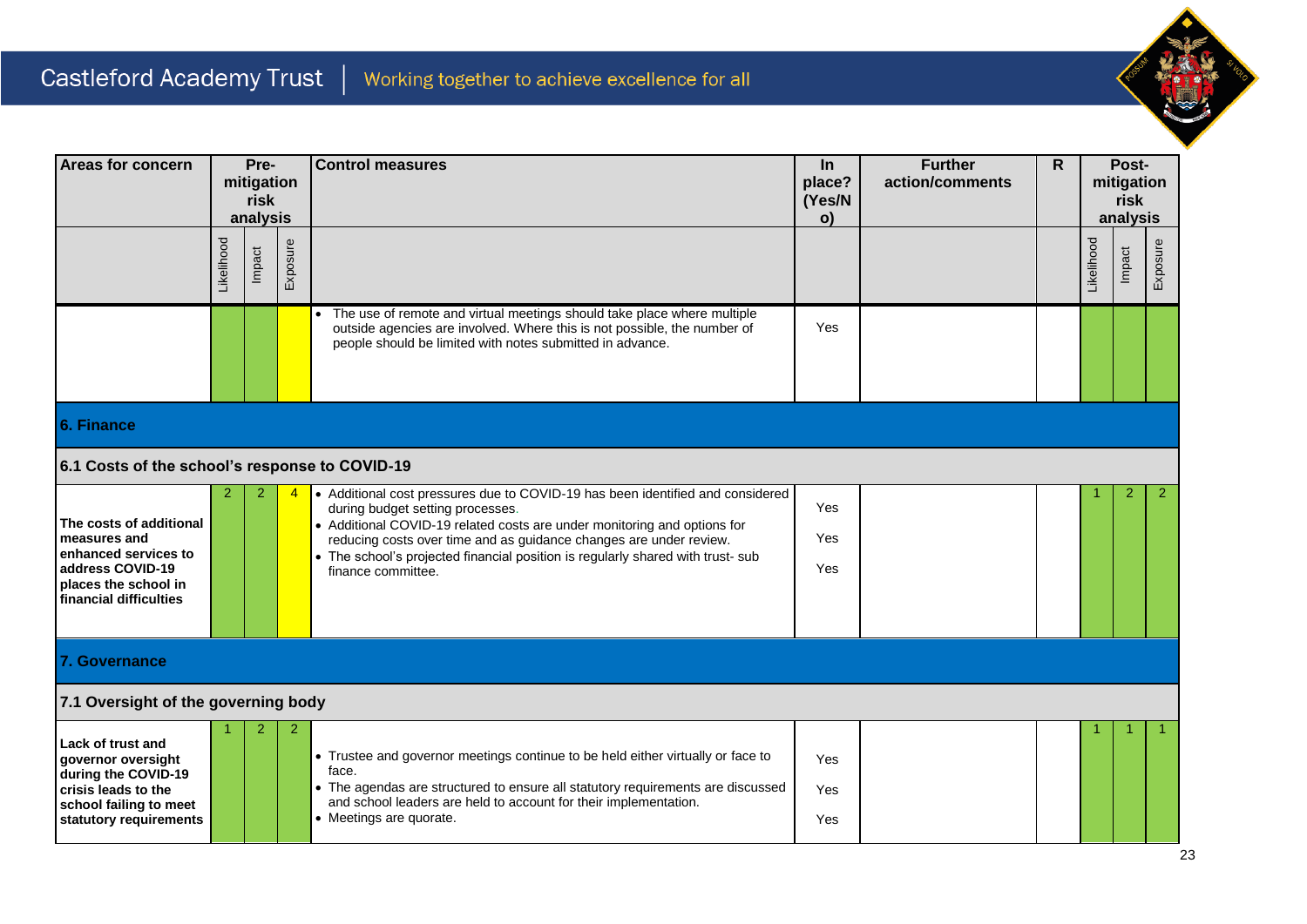

| Areas for concern                                  | Pre-<br>mitigation<br>risk<br>analysis |        |          |                                                                                                                                                                                                                                                                                                                                                                                                                                                                                                                                                                                                                              |                   | <b>Control measures</b> |  | $\ln$<br>place?<br>(Yes/N<br>o) | <b>Further</b><br>action/comments | R              | Post-<br>mitigation<br>risk<br>analysis |  |  |  |  |
|----------------------------------------------------|----------------------------------------|--------|----------|------------------------------------------------------------------------------------------------------------------------------------------------------------------------------------------------------------------------------------------------------------------------------------------------------------------------------------------------------------------------------------------------------------------------------------------------------------------------------------------------------------------------------------------------------------------------------------------------------------------------------|-------------------|-------------------------|--|---------------------------------|-----------------------------------|----------------|-----------------------------------------|--|--|--|--|
|                                                    | <b>ikelihood</b>                       | Impact | Exposure |                                                                                                                                                                                                                                                                                                                                                                                                                                                                                                                                                                                                                              |                   |                         |  | Likelihood                      | Impact                            | Exposure       |                                         |  |  |  |  |
|                                                    |                                        |        |          | • The Headteachers' report to governors includes content and updates on how<br>the school is continuing to meet its statutory obligations in addition to covering<br>the school's response to COVID-19.<br>• Regular dialogue with the Chair of Governors and those governors with<br>designated responsibilities is in place.<br>• Minutes of meetings are reviewed to ensure that they accurately record<br>oversight and holding leaders to account for areas of statutory responsibility.                                                                                                                                | Yes<br>Yes<br>Yes |                         |  |                                 |                                   |                |                                         |  |  |  |  |
| 8. Additional site-specific issues and risks       |                                        |        |          |                                                                                                                                                                                                                                                                                                                                                                                                                                                                                                                                                                                                                              |                   |                         |  |                                 |                                   |                |                                         |  |  |  |  |
|                                                    |                                        |        |          | Settings to add any site-specific issues/arrangements here and ensure mitigation strategies are in place to address them                                                                                                                                                                                                                                                                                                                                                                                                                                                                                                     |                   |                         |  |                                 |                                   |                |                                         |  |  |  |  |
| Castleford Academy -<br>Resource Base<br>provision | 2                                      |        |          | • Individual pupil risk assessments to be completed and additional controls<br>planned (E.g. Transport, pre and post teaching etc.)<br>• Staff timetabled to accompany pupils for in class support.                                                                                                                                                                                                                                                                                                                                                                                                                          | Yes               |                         |  | 2                               | 2                                 |                |                                         |  |  |  |  |
| Crofton Academy - VI<br>provision                  |                                        |        |          | • Individual pupil risk assessments to be completed and additional controls<br>planned (E.g. Transport, pre and post teaching etc.)<br>• Staff timetabled to accompany pupils for in class support.                                                                                                                                                                                                                                                                                                                                                                                                                          | Yes               |                         |  |                                 |                                   |                |                                         |  |  |  |  |
| Alternative provision                              | $\overline{2}$                         | 3      |          | • Risk assessment to be completed by providers- to include health and safety<br>and control measures to enable delivery of a broad and balanced curriculum<br>for pupils.<br>• Completed risk assessments will be reviewed.                                                                                                                                                                                                                                                                                                                                                                                                  | Yes               |                         |  | $\overline{2}$                  | $\overline{2}$                    |                |                                         |  |  |  |  |
| Catering                                           | $\overline{2}$                         | 3      |          | • Kitchen to be fully open adhering to normal legal requirements (HACCP,<br>School food standards).<br>• In line with updated DfE guidance, face coverings are no longer advised for<br>pupils, staff and visitors in the classrooms or communal areas.<br>• Where staff and pupils would benefit from the reassurance of face coverings,<br>these can be worn if they wish to do so.<br>• Assurances have been sought from the suppliers delivering goods that all staff<br>attending the setting will be in good health (symptom-free) and that contractors<br>have procedures in place to minimise the risk of infection. | Yes               |                         |  | $\overline{2}$                  | $\overline{2}$                    | $\overline{4}$ |                                         |  |  |  |  |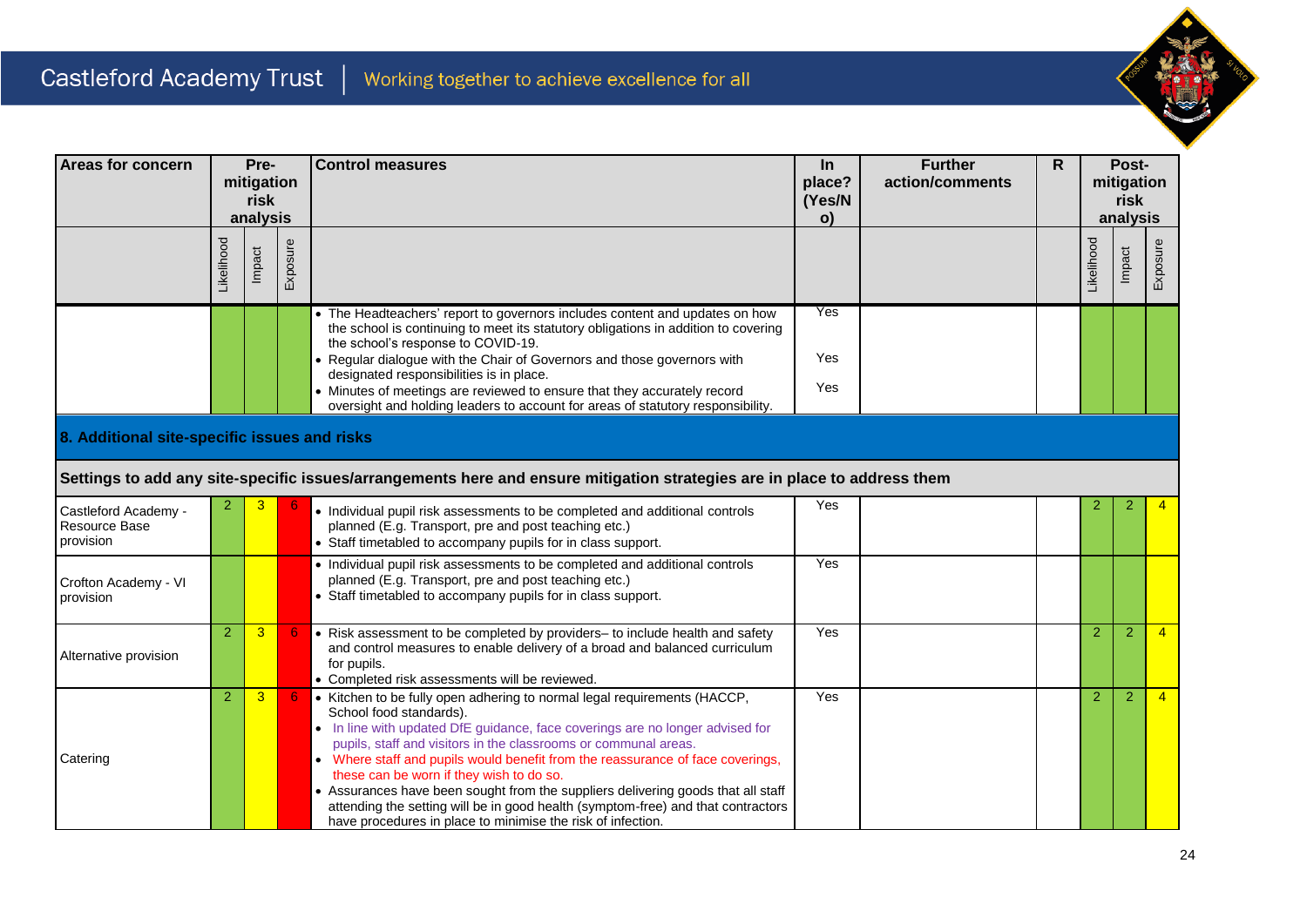

| Areas for concern         | Pre-                           |        |          | <b>Control measures</b>                                                                                                                                                                                                                                                                                                                                                                                                                                                                                                                                                                                                                                                                                                                                                                                                                       | In           | <b>Further</b> | $\mathsf{R}$ |                   | Post-           |                |  |                    |  |
|---------------------------|--------------------------------|--------|----------|-----------------------------------------------------------------------------------------------------------------------------------------------------------------------------------------------------------------------------------------------------------------------------------------------------------------------------------------------------------------------------------------------------------------------------------------------------------------------------------------------------------------------------------------------------------------------------------------------------------------------------------------------------------------------------------------------------------------------------------------------------------------------------------------------------------------------------------------------|--------------|----------------|--------------|-------------------|-----------------|----------------|--|--------------------|--|
|                           | mitigation<br>risk<br>analysis |        |          |                                                                                                                                                                                                                                                                                                                                                                                                                                                                                                                                                                                                                                                                                                                                                                                                                                               |              |                |              | place?<br>(Yes/N  | action/comments |                |  | mitigation<br>risk |  |
|                           |                                |        |          |                                                                                                                                                                                                                                                                                                                                                                                                                                                                                                                                                                                                                                                                                                                                                                                                                                               | $\mathsf{o}$ |                |              |                   | analysis        |                |  |                    |  |
|                           | _ikelihood                     | Impact | Exposure |                                                                                                                                                                                                                                                                                                                                                                                                                                                                                                                                                                                                                                                                                                                                                                                                                                               |              |                |              | <b>Likelihood</b> | Impact          | Exposure       |  |                    |  |
|                           |                                |        |          | • Compliant with guidance for food businesses on COVID-19<br>https://www.gov.uk/government/publications/covid-19-guidance-for-food-<br>businesses/guidance-for-food-businesses-on-coronavirus-covid-19<br>• Breakfast to be served from Year 7 shed.                                                                                                                                                                                                                                                                                                                                                                                                                                                                                                                                                                                          |              |                |              |                   |                 |                |  |                    |  |
| Lettings                  | $\overline{2}$                 | 3      | 6        | . In line with DfE operational guidance lettings can take place:<br>https://www.gov.uk/government/publications/coronavirus-covid-19-guidance-<br>on-phased-return-of-sport-and-recreation/guidance-for-providers-of-outdoor-<br>facilities-on-the-phased-return-of-sport-and-recreation<br>• Lettings policy has been updated to support guidance - minimising risk of<br>transmission, times upon arrival and departure, limited movement on site,<br>individual clubs/teams to keep record of attendees to support NHS Track and<br>Trace.<br>Electronic payments only.<br>• Hand sanitiser station available for attendees.<br>• Enhanced cleaning programme in place for indoor venues.                                                                                                                                                   | Yes          |                |              | 1                 | $\overline{2}$  | $\overline{2}$ |  |                    |  |
| <b>Educational visits</b> | 2                              | 3      | 6        | . In line with updated guidance, educational day visits and domestic residential<br>educational visits can resume.<br>Educational visits will be subject to approval. The nature of the visit will be<br>reviewed to ensure teaching and learning time in school is prioritised.<br>• Risk assessment will be provided by the venue (indoor & outdoor) for<br>approval prior to the visit taking place.<br>• In line with updated government guidance and academy insurance (RPA),<br>consideration will be made to current and planned international trips and<br>whether these should go ahead. Travel to England from another country during<br>coronavirus (COVID-19) - GOV.UK (www.gov.uk)<br>A full risk assessment will be undertaken including advice from the RPA and<br>government guidance before an international trip is booked. | Yes          |                |              | $\overline{2}$    | $\overline{2}$  | $\overline{4}$ |  |                    |  |
| <b>Fitness suite</b>      | 2                              | 3      |          | • Advisory maximum occupancy signs displayed.<br>• Hands must be washed before entering and after leaving the fitness suite.<br>• In line with government guidance, equipment must be cleaned after every use.<br>Cleaning materials will be provided in this area.<br>• A generally enhanced cleaning plan is in place for whole school to minimise<br>the spread of infection – cleaning schedule from estates and facilities                                                                                                                                                                                                                                                                                                                                                                                                               | Yes          |                |              | $\overline{2}$    | $\overline{2}$  | $\overline{4}$ |  |                    |  |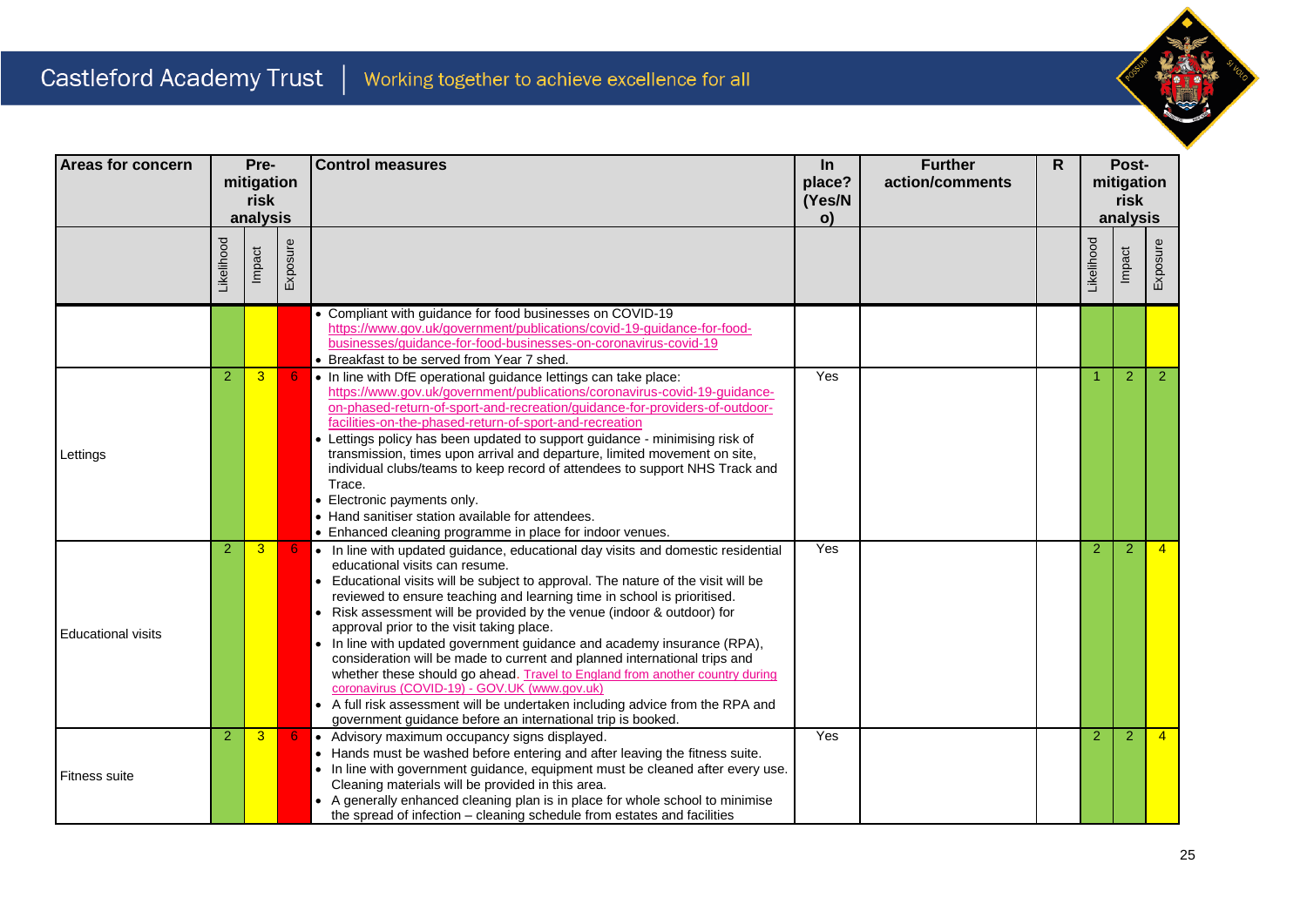

| <b>Areas for concern</b>                                         | Pre-<br>mitigation<br>risk<br>analysis |        |          | <b>Control measures</b>                                                                                                                                                                                                                                                                                                                                                                                                                                                                                                                                                                                                                                                                                                            |                   | <b>Further</b><br>action/comments | $\mathsf{R}$ | Post-<br>mitigation<br>risk<br>analysis |        |                |  |  |
|------------------------------------------------------------------|----------------------------------------|--------|----------|------------------------------------------------------------------------------------------------------------------------------------------------------------------------------------------------------------------------------------------------------------------------------------------------------------------------------------------------------------------------------------------------------------------------------------------------------------------------------------------------------------------------------------------------------------------------------------------------------------------------------------------------------------------------------------------------------------------------------------|-------------------|-----------------------------------|--------------|-----------------------------------------|--------|----------------|--|--|
|                                                                  | _ikelihood                             | Impact | Exposure |                                                                                                                                                                                                                                                                                                                                                                                                                                                                                                                                                                                                                                                                                                                                    |                   |                                   |              | _ikelihood                              | Impact | Exposure       |  |  |
|                                                                  |                                        |        |          | management currently followed: COVID-19: cleaning in non-healthcare<br>$settings -$<br>• In line with government guidance, equipment must be cleaned after every use.<br>Cleaning materials will be provided in this area.<br>https://www.sportengland.org/how-we-can-help/coronavirus/return-play.                                                                                                                                                                                                                                                                                                                                                                                                                                |                   |                                   |              |                                         |        |                |  |  |
| Open Day/Presentation<br>Evenings & Events                       |                                        |        |          | • Risk assessment to be reviewed on a case by case basis prior to open<br>day/evening & events to ensure that they operate in line with the appropriate<br>system of controls.                                                                                                                                                                                                                                                                                                                                                                                                                                                                                                                                                     | Yes               |                                   |              |                                         |        |                |  |  |
| <b>Exams/Assessments</b>                                         |                                        |        |          | • Pupils and staff invigilators are not required to wear a face covering during<br>exams and assessments but can do so if they wish.<br>• Where possible, pupil seating in the exam setting will be configured to<br>maximise the whole space.<br>• Where mechanical ventilation is available, this should be used to maximise air<br>flow.<br>Windows should be opened just enough to provide constant background<br>ventilation and opened more fully during breaks to purge the air in the space.<br>• Where possible, high level windows rather than low level windows are kept<br>open to reduce draughts.<br>• Heating will be used as necessary to ensure comfort levels are maintained<br>particularly in occupied spaces. | Yes               |                                   |              |                                         |        |                |  |  |
| 9. School Based Covid-19 Vaccination Programme                   |                                        |        |          |                                                                                                                                                                                                                                                                                                                                                                                                                                                                                                                                                                                                                                                                                                                                    |                   |                                   |              |                                         |        |                |  |  |
| 9.1 Vaccination programme for 12-16-year olds                    |                                        |        |          | Consent forms delivered to school from Wakefield Immunisation team and                                                                                                                                                                                                                                                                                                                                                                                                                                                                                                                                                                                                                                                             | Yes               |                                   |              |                                         | 2      | $\overline{4}$ |  |  |
| <b>Consent has not been</b><br>sought for pupil<br>vaccinations. |                                        |        |          | distributed to eligible pupils during form time.<br>• A mop up session was held on 23rd November 21 for pupils that returned their form<br>after the agreed deadline.<br>Regular reminders to parents to return their consent form.<br>Eligible pupils will receive either their first or second vaccination during the spring<br>term.                                                                                                                                                                                                                                                                                                                                                                                            | Yes<br>Yes<br>Yes |                                   |              |                                         |        |                |  |  |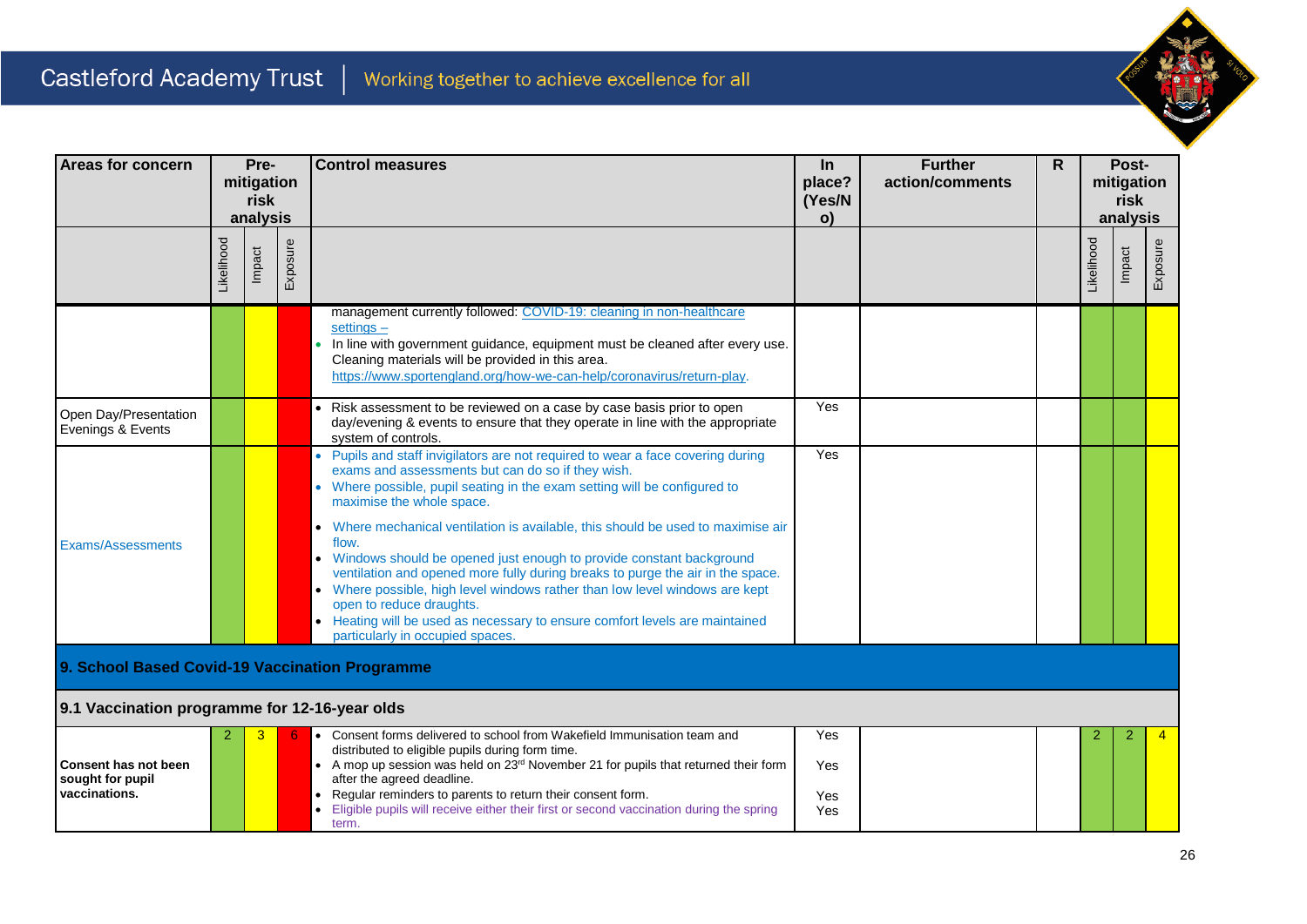

| <b>Areas for concern</b>                                                                                                                        | Pre-<br>mitigation<br>risk |          | <b>Control measures</b> | $\ln$<br>place?                                                                                                                                                                                                                                                                                                                                                                                                                                                                                 | <b>Further</b><br>action/comments |  | Post-<br>mitigation |                  |        |          |  |
|-------------------------------------------------------------------------------------------------------------------------------------------------|----------------------------|----------|-------------------------|-------------------------------------------------------------------------------------------------------------------------------------------------------------------------------------------------------------------------------------------------------------------------------------------------------------------------------------------------------------------------------------------------------------------------------------------------------------------------------------------------|-----------------------------------|--|---------------------|------------------|--------|----------|--|
|                                                                                                                                                 |                            |          |                         |                                                                                                                                                                                                                                                                                                                                                                                                                                                                                                 | (Yes/N                            |  |                     | risk<br>analysis |        |          |  |
|                                                                                                                                                 |                            | analysis |                         |                                                                                                                                                                                                                                                                                                                                                                                                                                                                                                 | $\mathsf{o}$                      |  |                     |                  |        |          |  |
|                                                                                                                                                 | _ikelihood                 | Impact   | Exposure                |                                                                                                                                                                                                                                                                                                                                                                                                                                                                                                 |                                   |  |                     | <b>ikelihood</b> | Impact | ≣xposure |  |
| Data breach of<br>information included in<br>the consent forms &<br>misleading information<br>regarding the<br>effectiveness of the<br>vaccine. |                            |          |                         | An agreed date is in place for the completed consent forms to be collected.<br>Reception staff in school will check ID on the member of staff before the completed<br>forms are handed over.<br>An agreed process is in place to transfer pupil data between the immunisation<br>team and school for pupils having the vaccination.<br>Parents received the information pack and guidance alongside the consent form. A<br>letter was distributed to parents informing them of the process.     | Yes<br>Yes<br>Yes<br>Yes          |  |                     |                  |        |          |  |
| Vaccines are not<br>prepared correctly as<br>they need to be drawn<br>onsite.                                                                   |                            |          |                         | • The immunisation team will have a separate room so that the 'drawing up'<br>staff can prepare the vaccine in a controlled environment.<br>The immunisation team are trained staff to prepare and deliver the vaccine to<br>pupils.                                                                                                                                                                                                                                                            | Yes<br>Yes                        |  |                     |                  |        |          |  |
| Vaccines are not<br>administered in a<br>controlled<br>environment.                                                                             |                            |          |                         | • A large space will be available for the immunisation team to administer the<br>vaccine.<br>Only trained staff will administer the vaccine.<br>$\bullet$<br>• Cleaning staff will be available to enter the space when required,<br>• A full risk assessment will be requested from the immunisation team to ensure<br>a controlled environment is maintained.<br>• Premises team to continue with daily checks of site. In the event of an issue,<br>the immunisation team will be contacted. | Yes<br>Yes<br>Yes<br>Yes<br>Yes   |  |                     |                  |        |          |  |
| <b>Pupils absent from</b><br>school from side affect                                                                                            |                            |          |                         | • A waiting area will be available for pupils once they have had their vaccine.<br>• The waiting area will be supervised at all times.<br>• First Aider will be available in the event of a pupil requiring further treatment.                                                                                                                                                                                                                                                                  | Yes<br>Yes<br>Yes                 |  |                     |                  |        |          |  |
| Pressure groups<br>attending site during<br>vaccinations                                                                                        |                            |          |                         | Site security measures in place.<br>$\bullet$<br>The date of vaccinations has not yet been shared with parents.<br>$\bullet$<br>ID checks will be carried out upon arrival.<br>$\bullet$<br>• In the event of disruption, the police will be called.                                                                                                                                                                                                                                            | Yes<br>Yes<br>Yes                 |  |                     |                  |        |          |  |